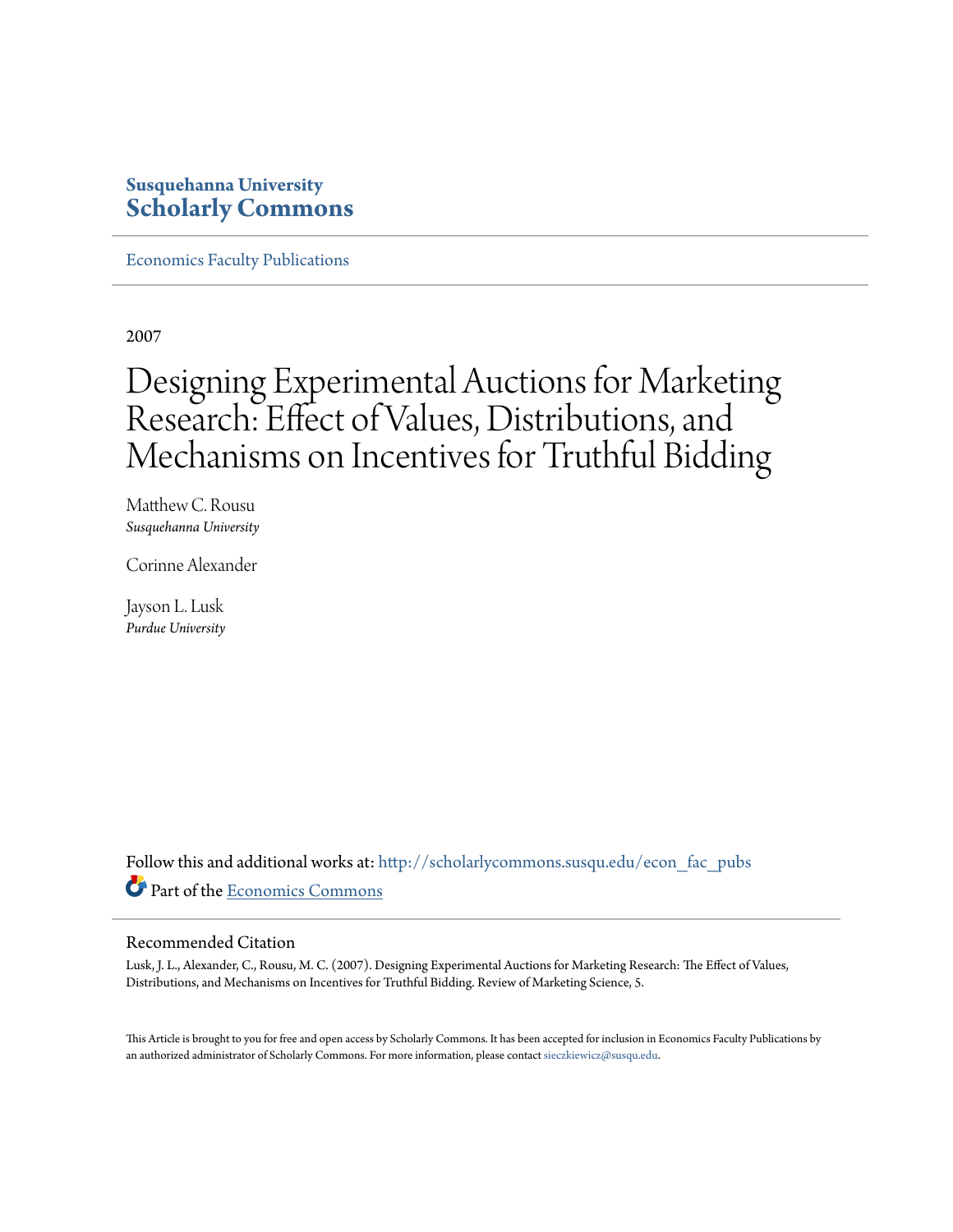#### **Designing Experimental Auctions for Marketing Research: Effect of Values, Distributions, and Mechanisms on Incentives for Truthful Bidding**

Jayson L. Lusk, Corinne Alexander, and Matt Rousu\*

*Selected paper presented at the American Agricultural Economics Association annual meeting Denver, CO, August 3, 2004*

**Abstract:** Accurately estimating consumer demand for new products is an arduous task made even more difficult by the fact that individuals tend to overstate the amount they are willing to pay for new goods when asked hypothetical questions. Despite their appeal, marketers have been slow to adopt experimental auctions as a standard tool in pre-test market research. One issue that has slowed adoption of the methodology is the proliferation of auction mechanisms and the lack of clear guidance in choosing between mechanisms. In this paper, we provide insight into the theoretical properties of two incentive compatible value elicitation mechanisms, the BDM and Vickrey 2<sup>nd</sup> price auction, such that practitioners can make more informed decisions in designing experimental auctions to determine consumer willingness-to-pay. In particular, we draw attention to the shapes of the payoff functions and show in a simulation that the two mechanisms differ with respect to the expected cost of deviating from truthful bidding. We show that incentives for truthful bidding depend on the distribution of competing bidders' values and/or prices and individuals' true values for a good. The simulation indicates the  $2<sup>nd</sup>$ price auction punishes deviations from truthful bidding more severely for high value individuals than the BDM mechanism. These results are confirmed by an experimental study, where we find more accurate bidding for high-value individuals in the  $2<sup>nd</sup>$  price auction as compared to the BDM. Our results also indicate that when implementing the BDM mechanism, the greatest incentives for truthful value revelation are created when the random price generator is based on a normal distribution centered on an individual's expected true value.

*Copyright 2004 by Jayson Lusk, Corinne Alexander, and Matt Rousu. All rights reserved. Readers may make verbatim copies of this document for non-commercial purposes by any means, provided that this copyright notice appears on all copies.*

JEL classification: C91, D44, M31, Q13

\*Authors are associate professor and assistant professor of agricultural economics at Purdue University and Research Economist, RTI international, respectively.

Contact: Jayson Lusk, Dept. Ag. Econ., 403 W. State Street, Krannert Bldg., W. Lafayette, IN 47907-2056, phone: (765)494-4253, fax: (765)494-9176; e-mail: jlusk@purdue.edu.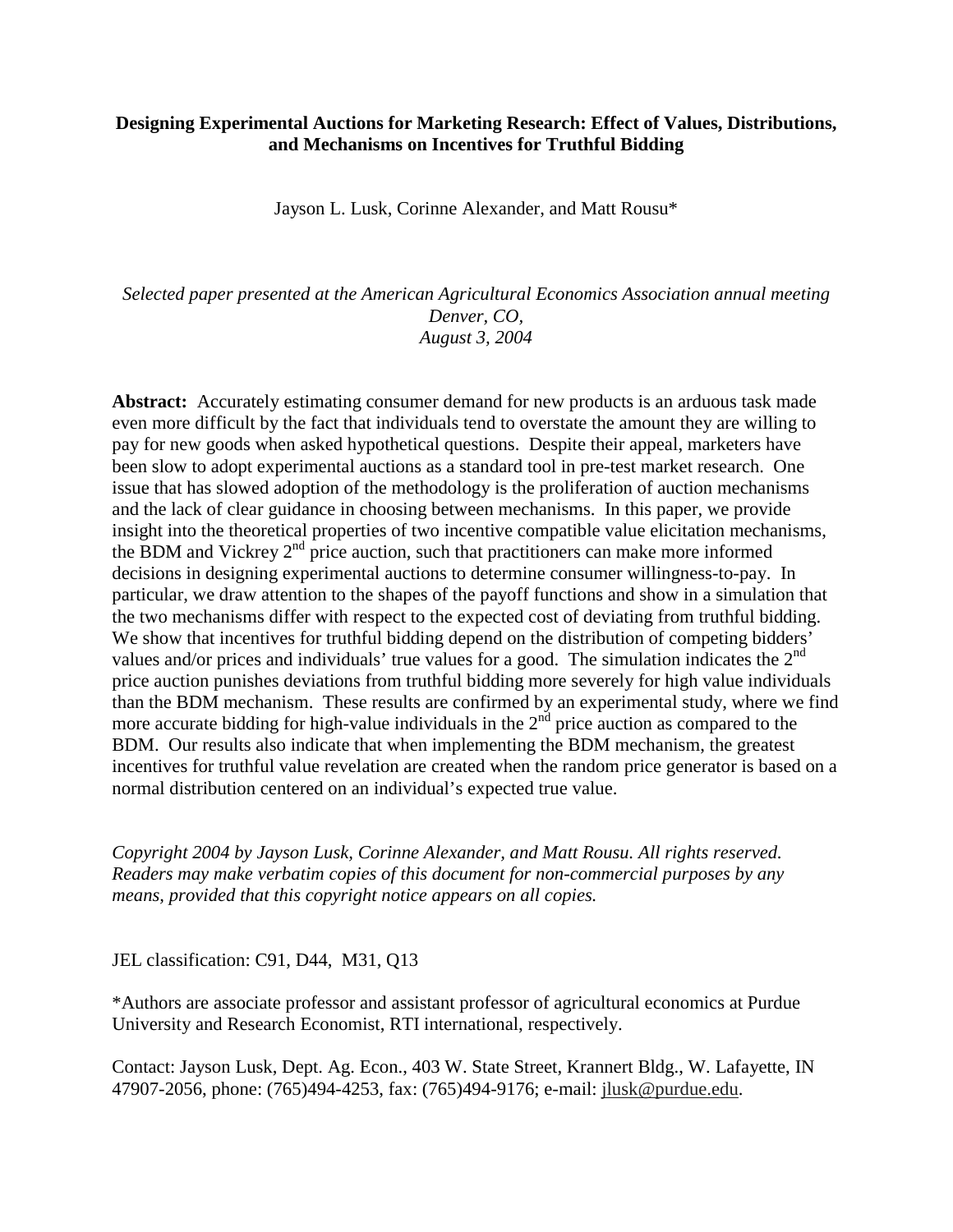## **Designing Experimental Auctions for Marketing Research: Effect of Values, Distributions, and Mechanisms on Incentives for Truthful Bidding**

Because of the high failure rate among new products, marketers are continually seeking ways of better forecasting new product success. Traditional approaches to investigating consumer demand and willingness-to-pay (WTP) for new products include focus groups, surveys, market tests, and laboratory pre-test markets. When choosing a method to elicit WTP for a new product or product extensions, a critically important issue to consider is incentive compatibility – i.e., whether an elicitation method provides an incentive for individuals to truthfully reveal their true preferences for a product. Over the past decade, a wealth of evidence has surmounted in the economics literature suggesting that individuals overstate the amount they are WTP in hypothetical settings as compared to when real money is on the line (e.g., Cummings, Harrison, and Rutström). For example, List and Gallet conducted a Meta analysis of 29 studies and 58 valuations and found that, on average, individuals overstated their WTP by a factor of about 3 in hypothetical settings. When attempting to determine consumer demand in order to design optimal pricing schedules, it is clear that non-incentive compatible value elicitation mechanisms will provide biased estimates of WTP, which will lead to inaccurate pricing decisions and sales forecasts.

 Hoffman et al. used the incentive compatible fifth-price auction to illustrate the usefulness of experimental auctions in an application to new beef packaging. They concluded (p. 332), "experimental auctions are potentially valuable market measurement tools." Despite this conclusion, very little research has appeared in the marketing literature exploring the viability of experimental auctions as a pre-test market research tool. In one recent exception, Wertenbroch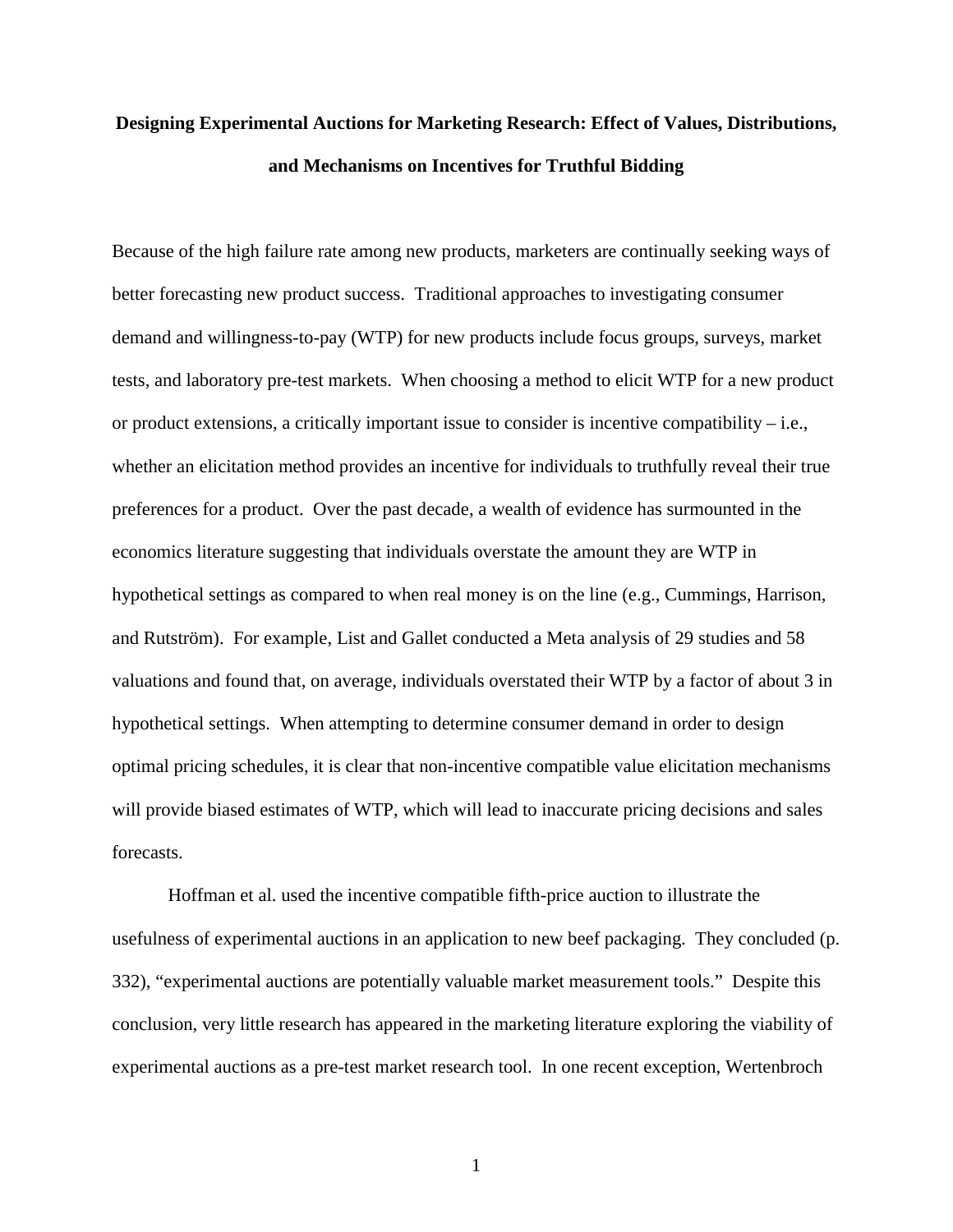and Skiera proposed using the incentive compatible Becker, DeGroot, Marschak (BDM) mechanism to elicit consumer WTP at the point of purchase.<sup>1</sup> They illustrated the reliability and validity of the mechanism. Consistent with the extant economics literature, they also showed that WTP from the BDM was significantly lower than WTP elicited from hypothetical price matching or choice exercises. In addition to the BDM used by Wertenbroch and Skiera and the Vickrey-type auction used by Hoffman et al., there are a number of other incentive compatible auctions that could be used to elicit consumer WTP in pretest markets. $^2$  In fact, a variety of incentive compatible mechanisms, including the BDM and the Vickrey auction, have been widely used in applied economic research to determine consumer WTP for new products (e.g., Buhr et al.; Buzby et al.; Dickinson and Bailey; Fox; Fox et al.; Hayes et al.; Lusk et al. 2001a, 2001b; Lusk, Feldkamp, and Schroeder; Melton et al.; Menkhaus et al.; Noussiar et al., 2002, 2004; Roosen et al.; Shogren, List, and Hayes; Umberger et al.). List (2001, 2002) and Lusk et al. (2001a) show how the BDM and Vickrey auctions can be used in a field setting at the point of purchase.

 In a typical incentive compatible experimental auction, subjects bid to obtain a novel good. The highest bidder(s) win the auction and pay a price that is determined exogenously from the individuals' bid. In a  $2<sup>nd</sup>$  price auction, an individual bids against other competitors for a good and the highest bidder wins the auction and pays the  $2<sup>nd</sup>$  highest bid amount. In contrast, in the BDM an individual bids against a random price generator and purchases one unit of a good if their bid is greater than the randomly drawn price. WTP for a new product is often determined

 $\overline{a}$ 

<sup>&</sup>lt;sup>1</sup> Prior to Wertenbroch and Skiera, the BDM mechanism had been used extensively in the economics literature to elicit WTP, but most applications were carried out in the laboratory. Lusk et al. (2001) and Lusk and Fox have used the BDM mechanism to elicit WTP in a grocery store setting at the point-of-purchase.

 $2$  Although the BDM is not strictly an auction as it is an individual decision making mechanism, for convenience we refer to the BDM mechanism as an auction because individuals bid against a random number (price) generator instead of other bidders as in a more conventional auction.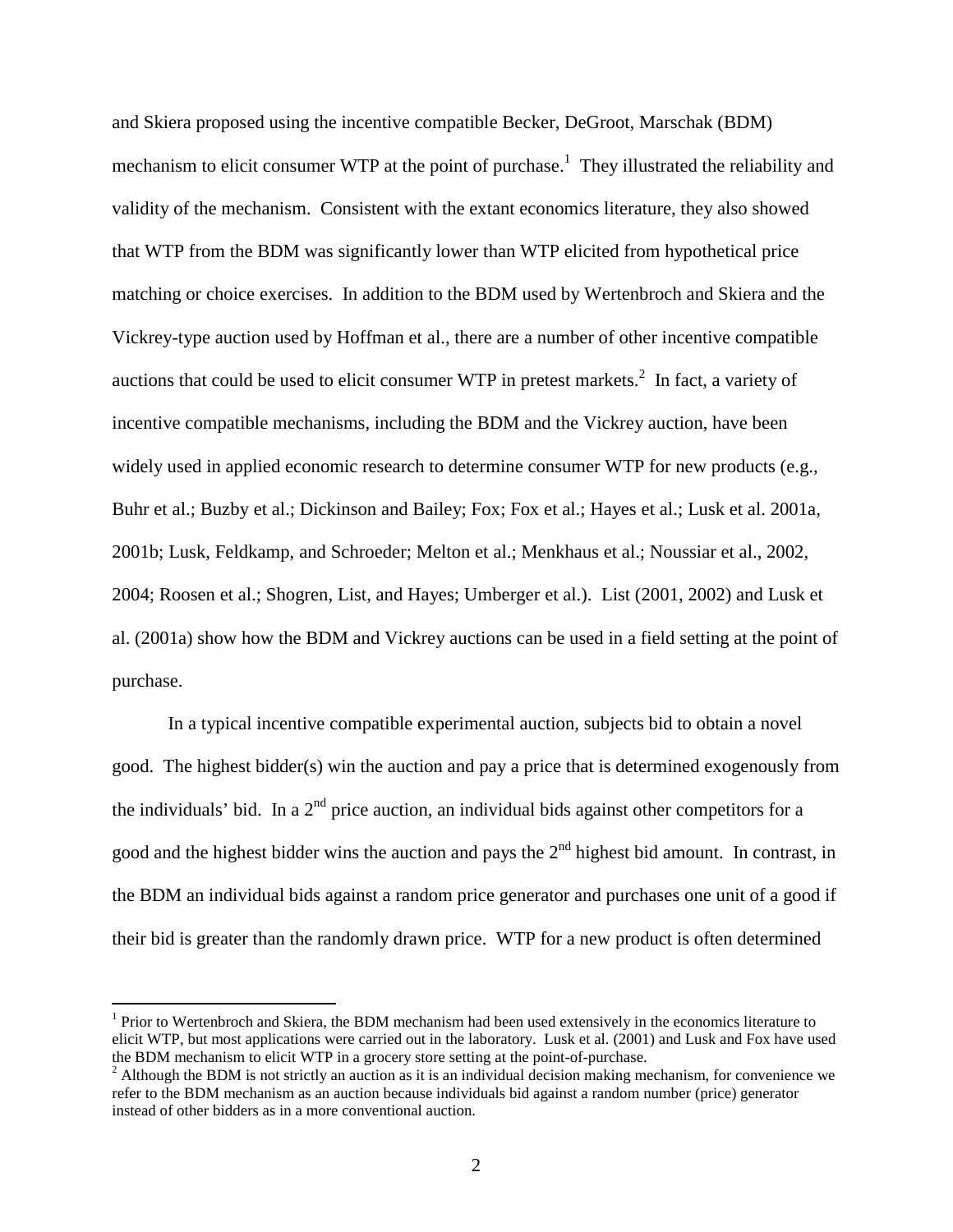by comparing bids for a new good to bids for a pre-existing substitute or directly eliciting bids to exchange a pre-existing substitute for a new good. The advantage of using experimental auctions as a marketing research tool is that they create an active market environment with feedback where subjects exchange real goods and real money. A further advantage of the method is that exact WTP measures are obtained, which is not the case with discrete choice or conjoint methods (e.g., Louviere, Hensher, and Swait), where WTP must be inferred from econometric estimates. But perhaps the greatest advantage of experimental auctions is that they create an environment where individuals have an incentive to truthfully reveal their preferences. This is not to say that individual cannot misrepresent their preferences, or be influenced by other social-psychological factors, but that experimental auctions impose real economic costs on individuals whey they offer bids that deviate from their true values.

Although there is general agreement on the need to employ elicitation mechanisms that are incentive compatible when eliciting WTP, there is currently little guidance as to which mechanism to employ amongst the class of incentive compatible mechanisms. There are a number of mechanisms that are incentive compatible, but theory gives little guidance as to which incentive compatible auction should be preferred over another. Thus, choice of auction mechanism often boils down to pragmatic considerations (e.g., see Lusk, 2003) or to properties of auctions that have been determined by comparing valuations across elicitation mechanisms in empirical research (e.g., see Cox, Roberson, and Smith; Kagel, Harstad, and Levin; Lusk, Feldkamp, and Schroeder; Rutström). Despite the empirical findings that incentive compatible auctions can generate divergent results, no formal theory has yet been advanced to explain *why* there might be systematic deviations from predictions. This is particularly troubling since the optimal strategy in all such mechanisms is truthful preference revelation.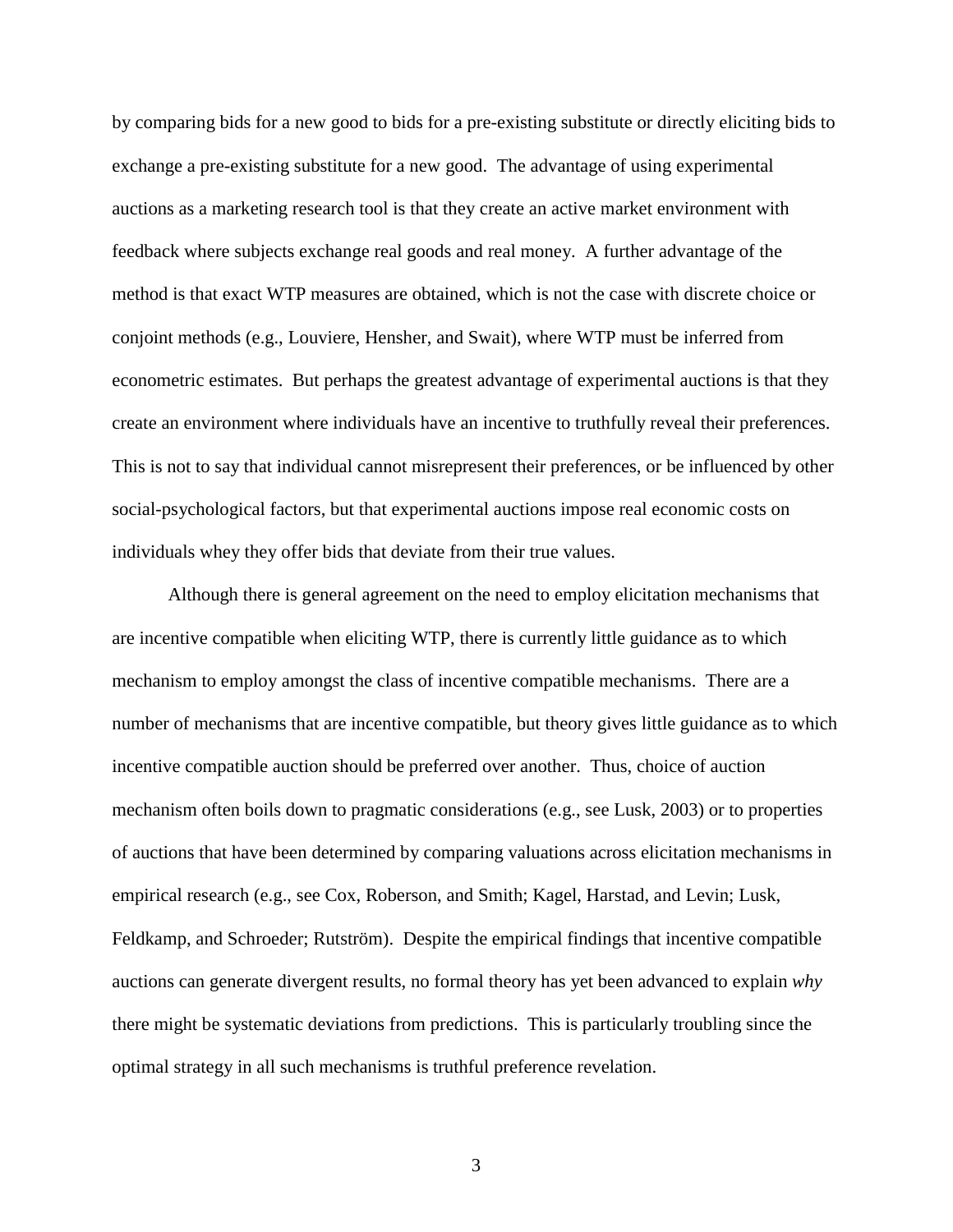The purpose of this paper is to provide insight into the theoretical properties of two incentive compatible value elicitation mechanisms (the BDM and Vickrey  $2<sup>nd</sup>$  price auction) such that practitioners can make more informed decisions in designing experimental auctions to determine consumer WTP. In particular, we provide an explanation for why the BDM and 2<sup>nd</sup> price auctions can generate divergent results based on the observation that the two mechanisms differ with respect to the expected cost of deviating from truthful bidding. We show that incentives for truthful bidding can differ across the two mechanisms and even within a mechanism depending on: a) the distribution of competing bidders' values in a  $2<sup>nd</sup>$  price auction, b) the distribution of the random price generator in the BDM, and c) individuals' true values for a good. After demonstrating the theoretical properties of the mechanisms, we provide results from a small-scale induced value experiment, where true values are known, which provides support for the theory. The hope is that by exposing the theoretical underpinnings of experimental auctions, marketers will devote further efforts into exploring the merits of experimental auctions as a marketing research tool.

#### **Experiment Auctions**

Bidding behavior in BDM and  $2<sup>nd</sup>$  price auctions has been investigated in several induced value experimental studies. Induced value experiments refer to experiments where individuals are assigned a value for a fictitious "item." Individuals are paid the difference between their induced value and the price of an item if they win an auction. Because true values are known in induced value studies, the method permits direct tests of whether actual bidding behavior conforms to auction theory (see Smith (1976) for the theoretical foundation for induced value experiments). Irwin et al. and Noussair et al. (forthcoming) investigated whether BDM bids were consistent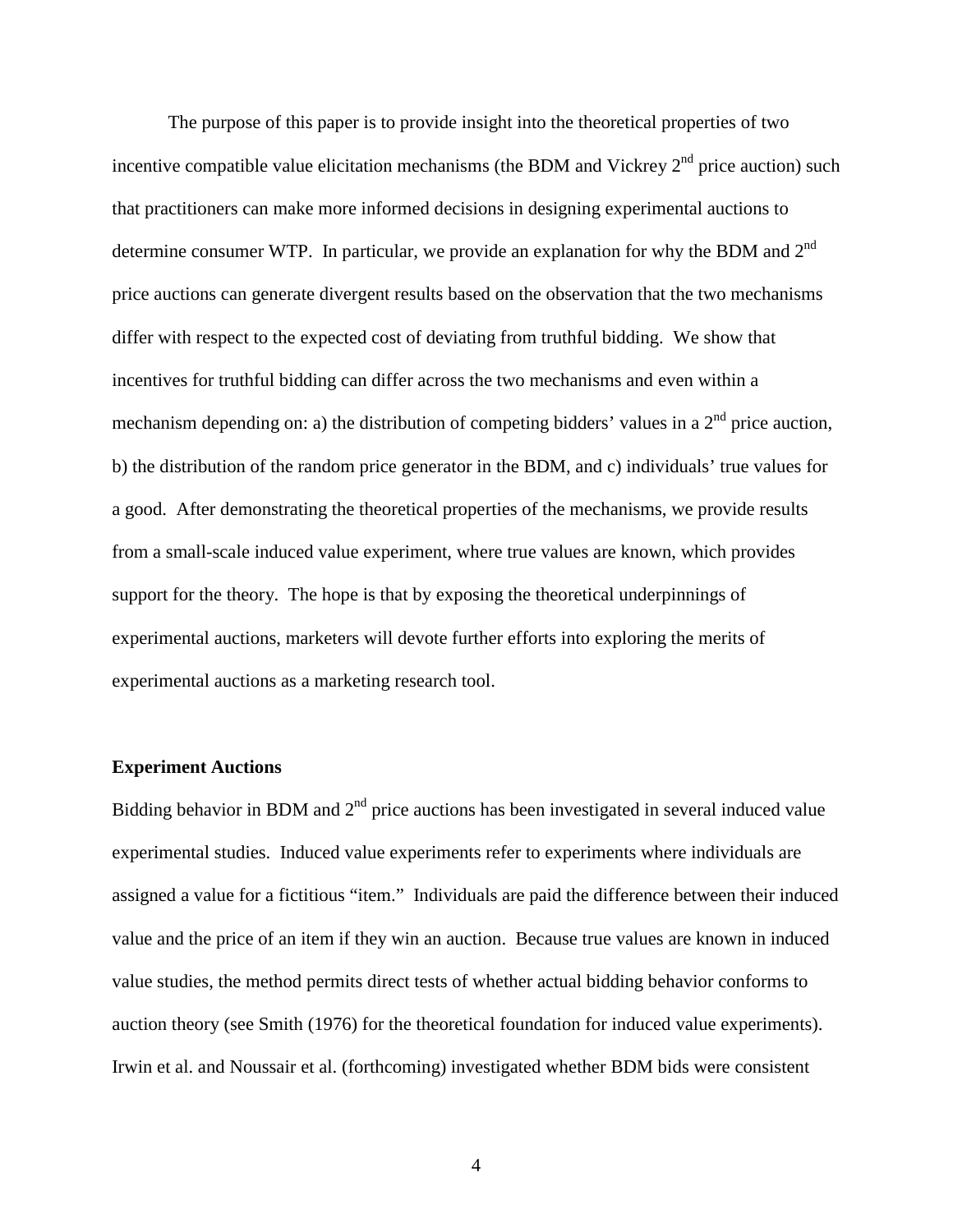with actual values in induced value studies. Both studies concluded the BDM was demand revealing. In the first studies on the subject, Coppinger, Smith, and Titus; and Cox, Roberson, and Smith found that the  $2<sup>nd</sup>$  price auction generated truthful bidding in induced value experiments. Subsequent work by Kagel, Harstad, and Levin and Kagel and Levin found a tendency for subjects to overbid in  $2<sup>nd</sup>$  price auctions. However recent studies by Shogren et al. (2001b), Noussair et al. (forthcoming), and Parkhurst et al. concluded that the  $2<sup>nd</sup>$  price auction is demand revealing.

Although the general consensus is that the BDM and  $2<sup>nd</sup>$  price auction are empirically demand revealing in induced-value studies, the relative accuracy of the mechanisms is still in question. Shogren et al. (2001b) found that although the  $2<sup>nd</sup>$  price auction was demand revealing in the aggregate, it was more accurate for high-value (or "on-margin") bidders than for low-value (or "off-margin") bidders. Noussair, Robin, and Ruffieux (forthcoming) concluded that the  $2<sup>nd</sup>$ price auction generated bids closer to true values than the BDM mechanism all along the demand curve.

A couple of studies have compared homegrown values (those values that individuals bring into an experiment) across competing incentive compatible auctions. Rutström found that BDM bids for chocolates were significantly lower than bids from a  $2<sup>nd</sup>$  price auction. Lusk, Feldkamp, and Schroeder found that  $2<sup>nd</sup>$  price and BDM bids for beef steaks were similar in initial bidding rounds, but that fifth round  $2<sup>nd</sup>$  price auction bids were significantly greater than initial BDM bids. Shogren et al. (2001a) found that the WTP measure of value was significantly less than the willingness-to-accept (WTA) measures of value for both the  $2<sup>nd</sup>$  price auction and BDM in initial bidding rounds; however, over repeated rounds, the disparity between WTP and WTA disappeared with the  $2<sup>nd</sup>$  price auction, but persisted with the BDM. Shogren et al. (2001a)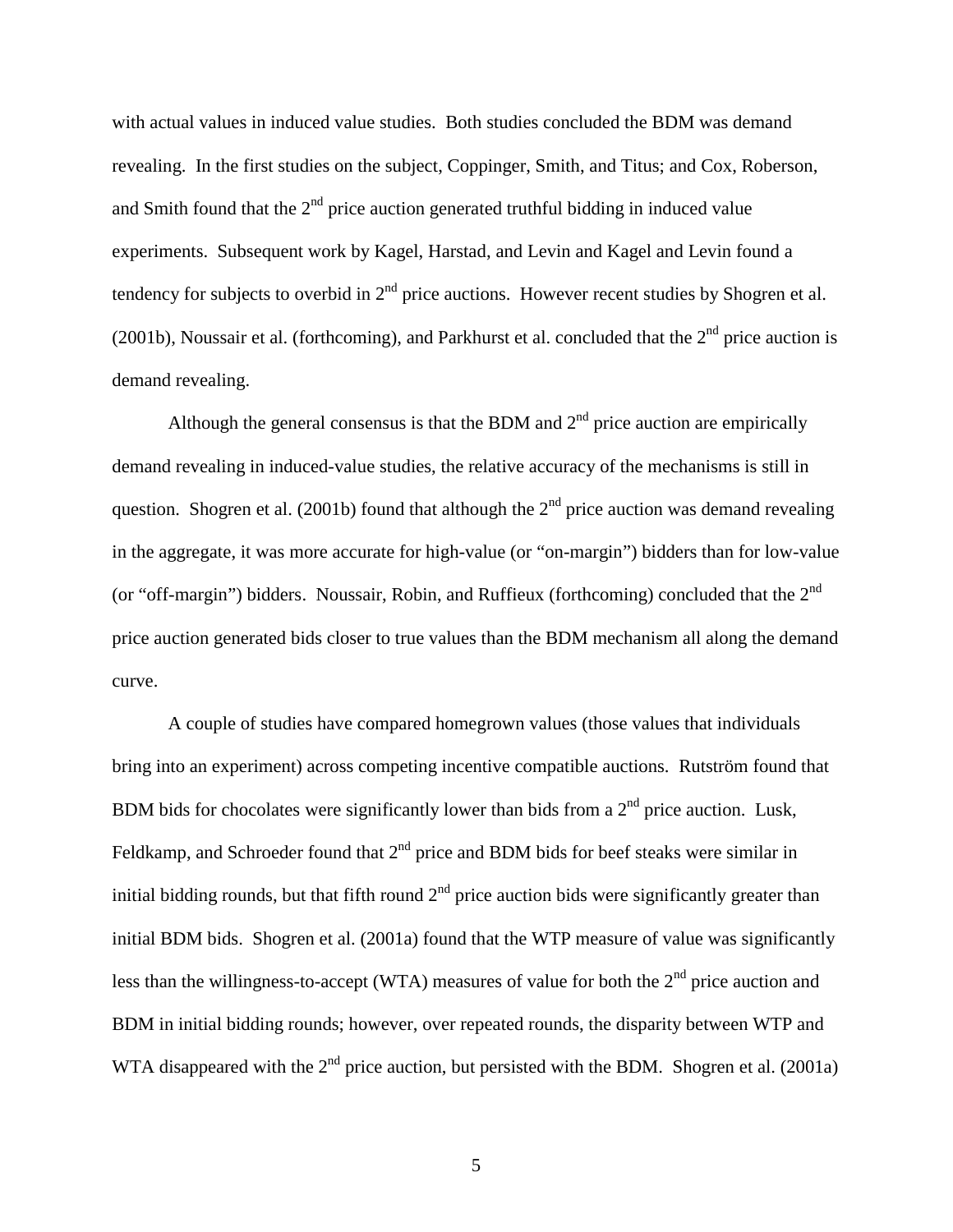argued the competitive nature of the  $2<sup>nd</sup>$  price auction promoted more rational bidding as compared to the BDM, which is an individual decision-making exercise.

#### **Payoff Functions and the Cost of Misbehaving**

Suppose an individual derives a value, *vi*, from purchasing and consuming an auctioned good. The individual must decide how much to bid, *bi*, in an auction to obtain the good. In general, a risk neutral individual derives the following expected benefit or payoff from submitting the bid, *bi*:

(1)  $E[\pi_i] = (v_i - E[Price | (winning | b_i)])(Probability of winning | b_i)$ 

where E is the expectations operator and  $\pi$ *i* is individual *i*'s benefit or payoff from the auction. Equation (1) states that an individual can expect to earn the difference between their value for the good and the expected price that will be paid (conditional on winning the auction, which depends on the submitted bid *bi*) multiplied by the probability that an individual wins the auction given *bi*. Formally, an auction is incentive compatible if the individual has an incentive to submit  $b_i = v_i$ .

#### *BDM Payoff Function*

In a BDM mechanism, an individual submits a bid to purchase one unit of a good. Then a price is drawn from a known distribution, with a cumulative distribution function  $F(p)$  and probability density function  $f(p)$ , where  $p$  is the price. If the individual's bid is greater than the randomly drawn price, the individual wins the auction, purchases one unit of the good, and pays the randomly drawn price. If the individual's bid is less than the randomly drawn price, the individual pays and receives nothing. Given  $b_i$ , the expected price conditional on winning is  $f(p)$ 

$$
p < b_i = \int_{-\infty}^{b_i} \frac{f(p)}{F(b_i)} \, p \, dp
$$
 - i.e., the mean of the price distribution truncated at  $b_i$  from above. The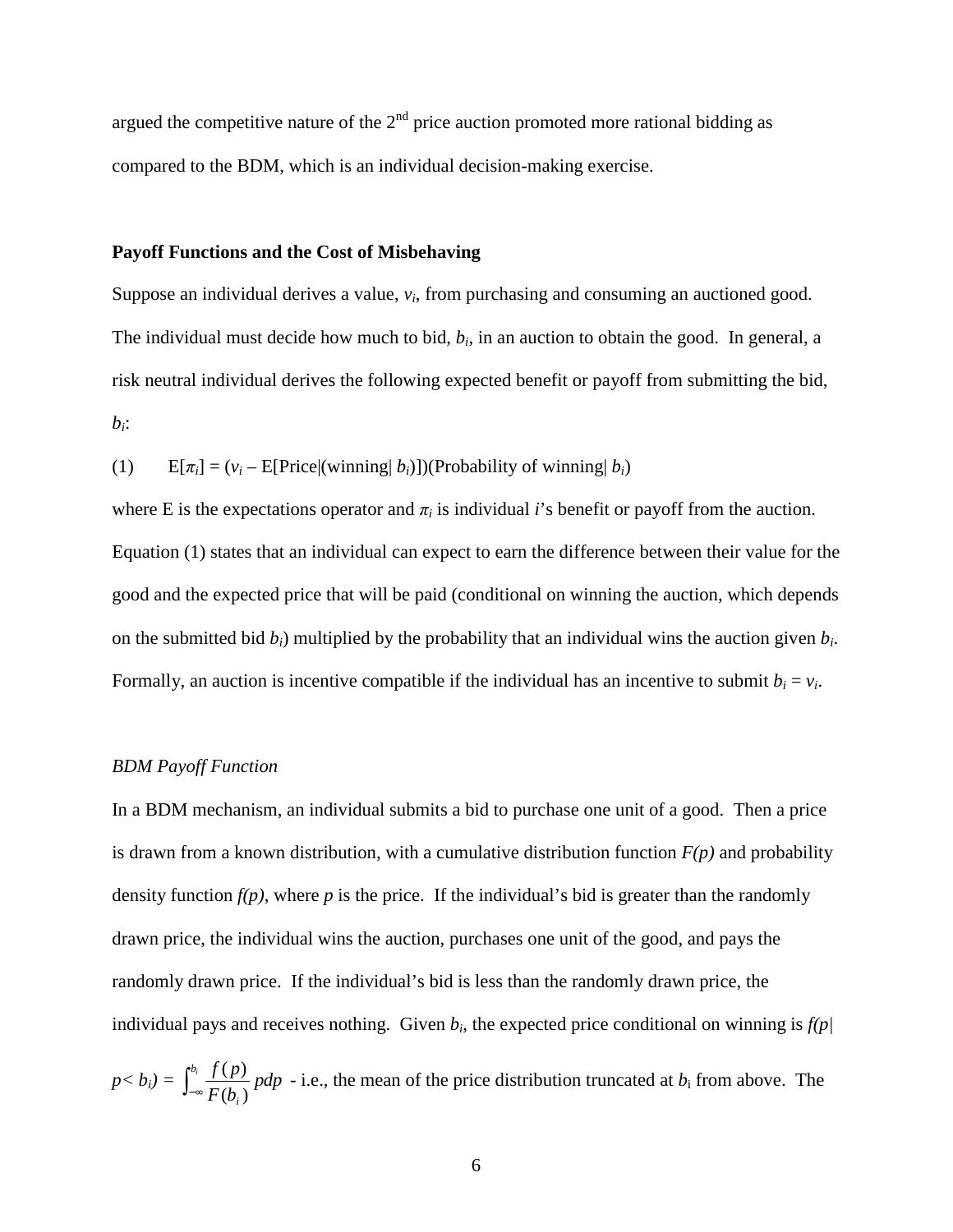probability of winning a BDM auction given  $b_i$  is simply  $F(b_i)$ . Thus, the expected payoff for the BDM mechanism is:

(2) 
$$
E[\pi_i^{BDM}] = [v_i - \int_{-\infty}^{b_i} \frac{f(p)}{F(b_i)} p dp] F(b_i) .
$$

It is straightforward to show that this function is maximized at  $b_i = v_i$ .

## *Vickrey 2nd Price Auction Payoff Function*

In a 2nd price auction, individual *i* bids on one-unit of a good against *N* other bidders with values,  $v_i$ , independently drawn from a distribution with cdf given by  $G(v)$  and pdf given by  $g(v)$ . Assuming that all individuals except individual *i* bid truthfully (i.e.,  $b_i = v_j$  for all  $j \neq i$ ) the

expected price conditional on winning given 
$$
b_i
$$
 is  $\int_{-\infty}^{b_i} (n-1) \left[ \frac{G(v)}{G(b_i)} \right]^{(N-2)} \left[ \frac{g(v)}{G(b_i)} \right] v dx$  and the

probability of winning given  $b_i$  is  $G(b_i)^{N-1}$ . The expected price is the integral of the pdf of the distribution of the largest value of n-1 draws from the distribution  $g(v)$ , which truncated from above at *bi*, multiplied by *v*. This result follows from basic order statistics (see Balakrishnan and Cohen). The expected payoff for individual *i* submitting  $b_i$  in a 2<sup>nd</sup> price auction is

(3) 
$$
E[\pi_i^{2ndprice}] = [v_i - \int_{-\infty}^{b_i} (n-1) \left[ \frac{G(v)}{G(b_i)} \right]^{(N-2)} \left[ \frac{g(v)}{G(b_i)} \right] v dx] (G(b_i))^{N-1}.
$$

Two points about equation (3) are worth of note. First, the payoff function is maximized at  $b_i$  = *v<sub>i</sub>*. Second, when  $N = 2$ , the payoff function for the second price auction equals the BDM if  $G(\cdot)$  $= F(\bullet)$ . From the standpoint of individual *i*, the expected payoff is the same regardless of whether they are bidding against a random price generator with distribution *F*(*p*) or against one other bidder, whose value is randomly drawn from a distribution *F*(*v*).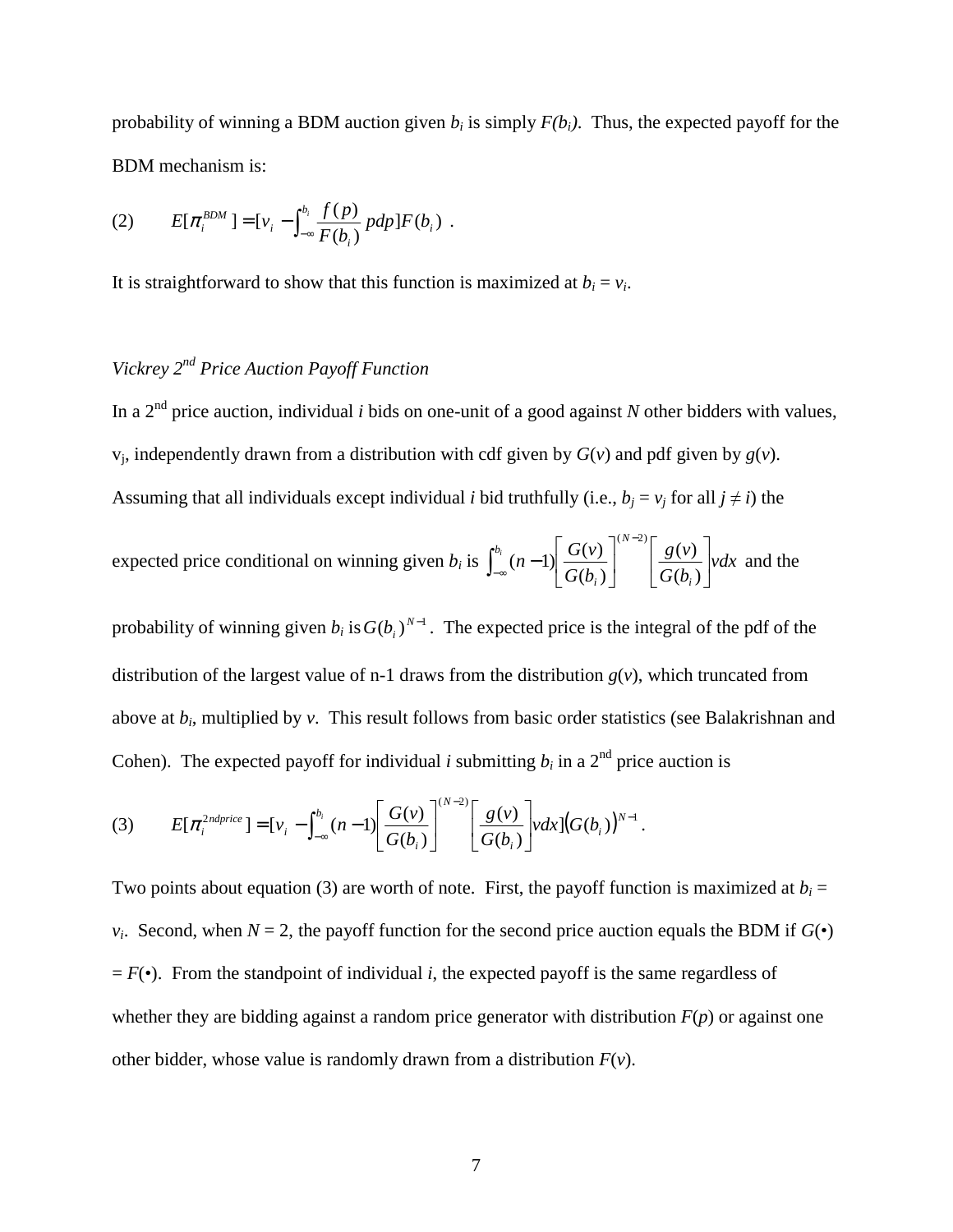#### *Cost of Misbehaving*

For both the BDM and  $2<sup>nd</sup>$  price auction, it is optimal for an individual to submit a bid equal to true value. However, the two mechanisms differ in terms of expected payoff forgone by "misbehaving" or deviating from this optimal. There may be a variety of reasons why an individual may misbehave, but one prominent reason discussed in Harrison (1989, 1991), is that the payoff function may be relatively flat over a range of bids and the cost of misbehaving in terms of forgone expected income is relatively small in comparison with the cognitive cost of the individual attempting to determine the exact optimal bid. Let  $\pi_i^{k*}$  be individual *i*'s optimal payoff in mechanism  $k$  ( $k = BDM$  or  $2<sup>nd</sup>$  price) that is achieved when an individual submits  $b<sub>i</sub>$ equal to  $v_i$ . The expected cost of misbehaving for mechanism  $k$  is given by:

(4) 
$$
ECM = E[\pi_i^{k^*}] - E[\pi_i | b_i].
$$

*ECM* is simply the expected dollar-loss an individual will incur by making a bid that is not equal to their true value. *ECM* is a non-negative number that equals zero when  $b_i = v_i$ . Increases in *ECM* imply an increase in the cost of misbehaving.

## **Simulation Study: Effect of Distribution, Value, and Mechanism on Cost of Misbehaving**

In this study, we investigate determinants of *ECM*, to assist researchers in determining how to design experimental auctions. An auction with a higher *ECM* is preferred to an auction with a lower *ECM*, *ceteris paribus*, because an auction with a higher *ECM* is an auction that has greater incentives for truthful value revelation.

#### *Simulation Description*

We carry out simulations by manipulating four variables: a) the distribution of  $G(\bullet)$  and  $F(\bullet)$ , which is varied across 5 different distributions, all of which bound values/prices between \$0.00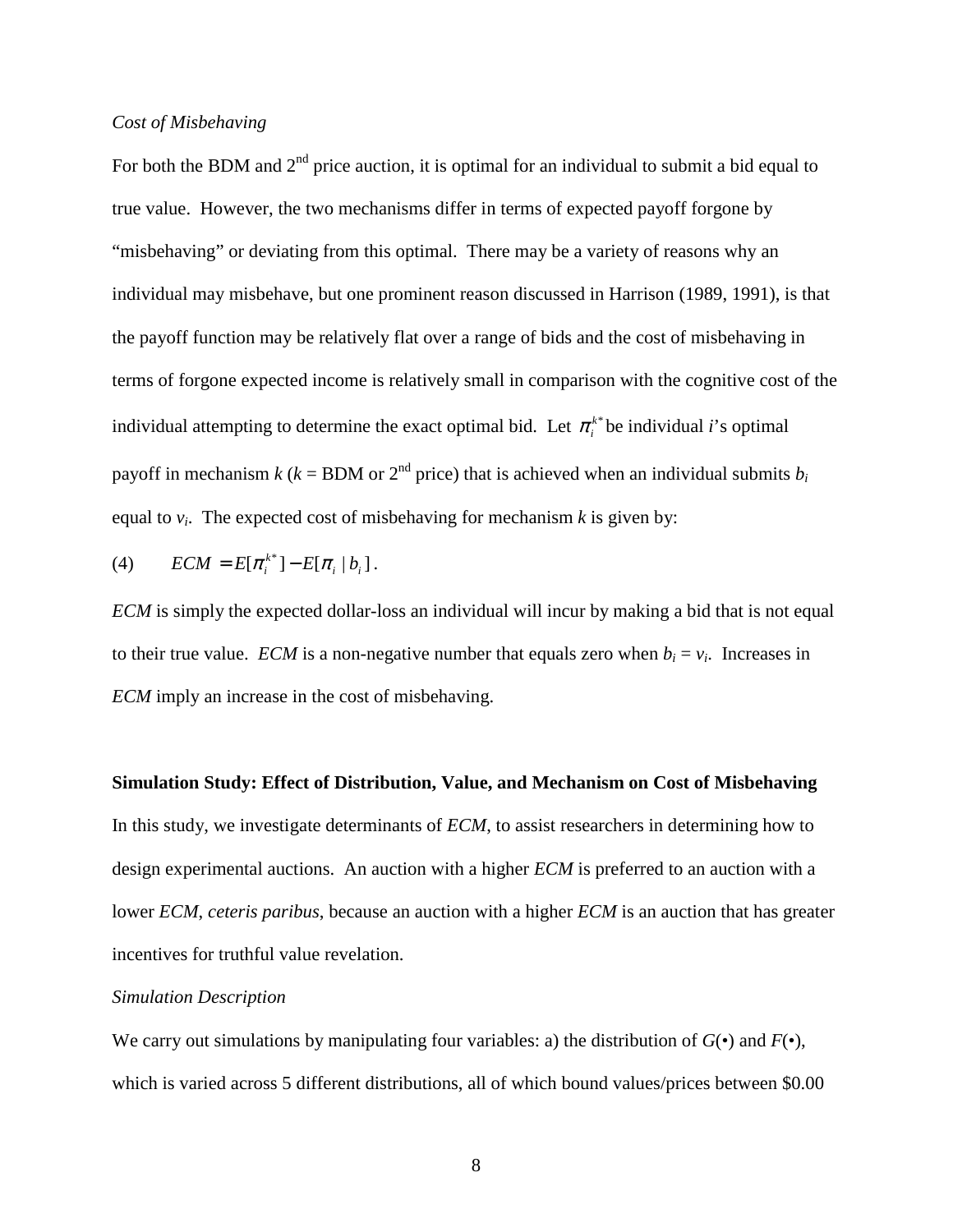and \$10.00, b) the magnitude of  $v_i$ , which is varied between \$2, \$5, and \$8, c) the degree to which an individual over-or under-bids relative to  $v_i$ , which we vary between -\$2, -\$1.5, -\$1, -\$0.5, \$0, \$0.5, \$1, \$1.5, and \$2, and d) the auction mechanism, which is either the BDM or  $2<sup>nd</sup>$ price auction. This simulation generates 5x3x9x2 payoff function values which are used to determine the *ECM* under different conditions.

To operationalize the expected payoff functions in equations (2) and (3), a distribution must be assumed for  $G(\bullet)$  and  $F(\bullet)$ . To provide a robust investigation of the *ECM*, we assume the prices/values follow a Beta distribution with bounds [A, B] and shape parameters *a* and *b*. The Beta distribution is used because it is very flexible and can take on the shape of virtually any price/value distribution that might be encountered. In this study, we utilize five different Beta distributions: right skewed (RS), left skewed (LS), bi-modal (BM), pseudo-normal (N), and uniform (U).<sup>3</sup> The parameters that generate each of these Beta distributions are explained in table 1 and the distributions are illustrated in figure 1. It is important to realize that in the BDM, the distribution refers to the distribution of prices drawn from a random number generator (e.g., a bingo cage); whereas, in the  $2<sup>nd</sup>$  price auction the distribution refers to the distribution of competitors' bidders values in the auction. In the former case, the distribution is an endogenous experimental design choice that a researcher can manipulate when carrying out marketing research; in the latter case, the distribution is exogenous to the researcher; however, steps can be taken to form priors about the distribution. For example, the LS distribution identifies a case in a  $2<sup>nd</sup>$  price auction where most of the individuals have a relatively high value for the good, whereas the RS distribution is associated the exact opposite case. Alternatively, the BM distribution

 $\overline{a}$ 

 $3$  When the distribution is uniform, simple analytical solutions are obtainable: the payoff function for the BDM is  $(v_i-0.5b_i)*(b_i/N)$  and the payoff function for the 2<sup>nd</sup> price auction is  $(v_i-b_i(N-1)/N)*(b_i/N)(N-1)$ .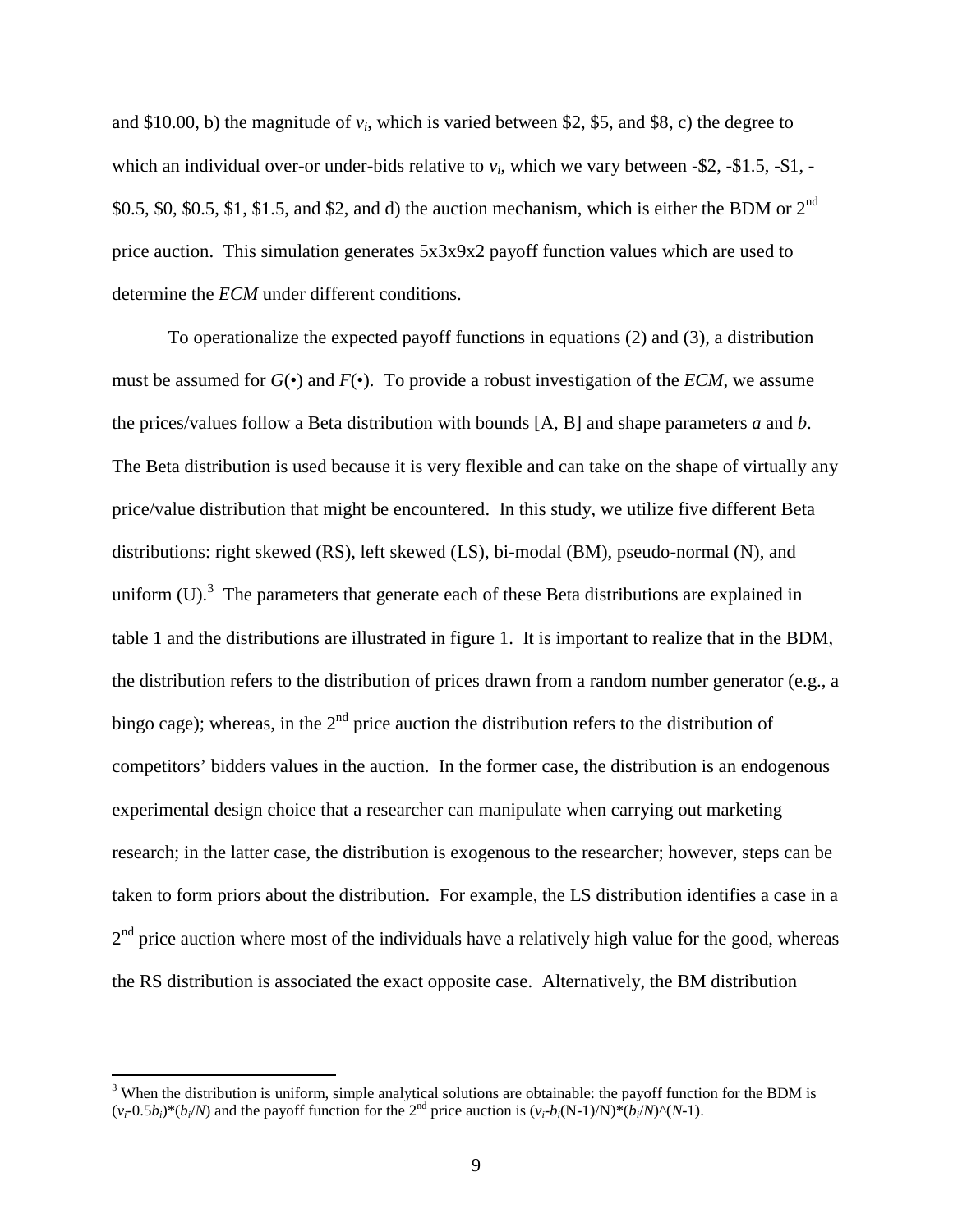describes a situation in a  $2<sup>nd</sup>$  price auction where there are segments of the population that derive very high and low values from a new good, with few impartial individuals.

The only remaining issue that must be resolved to carry out the simulation is the number of bidders in the 2<sup>nd</sup> price auction. For this analysis, we set  $N = 10$ , which is slightly more than in the Hoffman study (which used sample sizes of eight), but slightly fewer individuals than in other studies (e.g., Lusk, Feldkamp, and Schroeder had sample sizes of about 15).

#### **Results of Simulation Study**

## *Simulation Results for the 2nd Price Auction*

Table 2 presents the *ECM* for the  $2<sup>nd</sup>$  price auction simulations. The last row of table 2 reports the expected payoffs when an individual bids optimally  $(b_i = v_i)$ . There are several important pieces of information that can be garnered from table 2. First, optimal expected payoffs are extremely small. For an individual with a true value of \$2, the expected payoff from an optimal bid is approximately zero regardless of the value distribution because such an individual has an extremely small probability of winning the auction. As a result, *ECM* is low for all distributions for  $v_i = $2$  and  $v_i = $5$ . For example, an individual with  $v_i = $5$  bidding against 10 other bidders whose values are drawn from a BM distribution can submit bids as low as \$3 and as high as \$7 and only change expected payoff by \$0.014. This suggests that the incentives for an individual to bid optimally in a  $2<sup>nd</sup>$  price auction are very weak unless an individual's true value is relatively large or they bid against individuals with values drawn from very particular distributions such as the RS distribution.

A second finding from table 2 is that regardless of the type of distribution, as an individual's true value increases, the  $2<sup>nd</sup>$  price auction punishes sub-optimal bids more severely.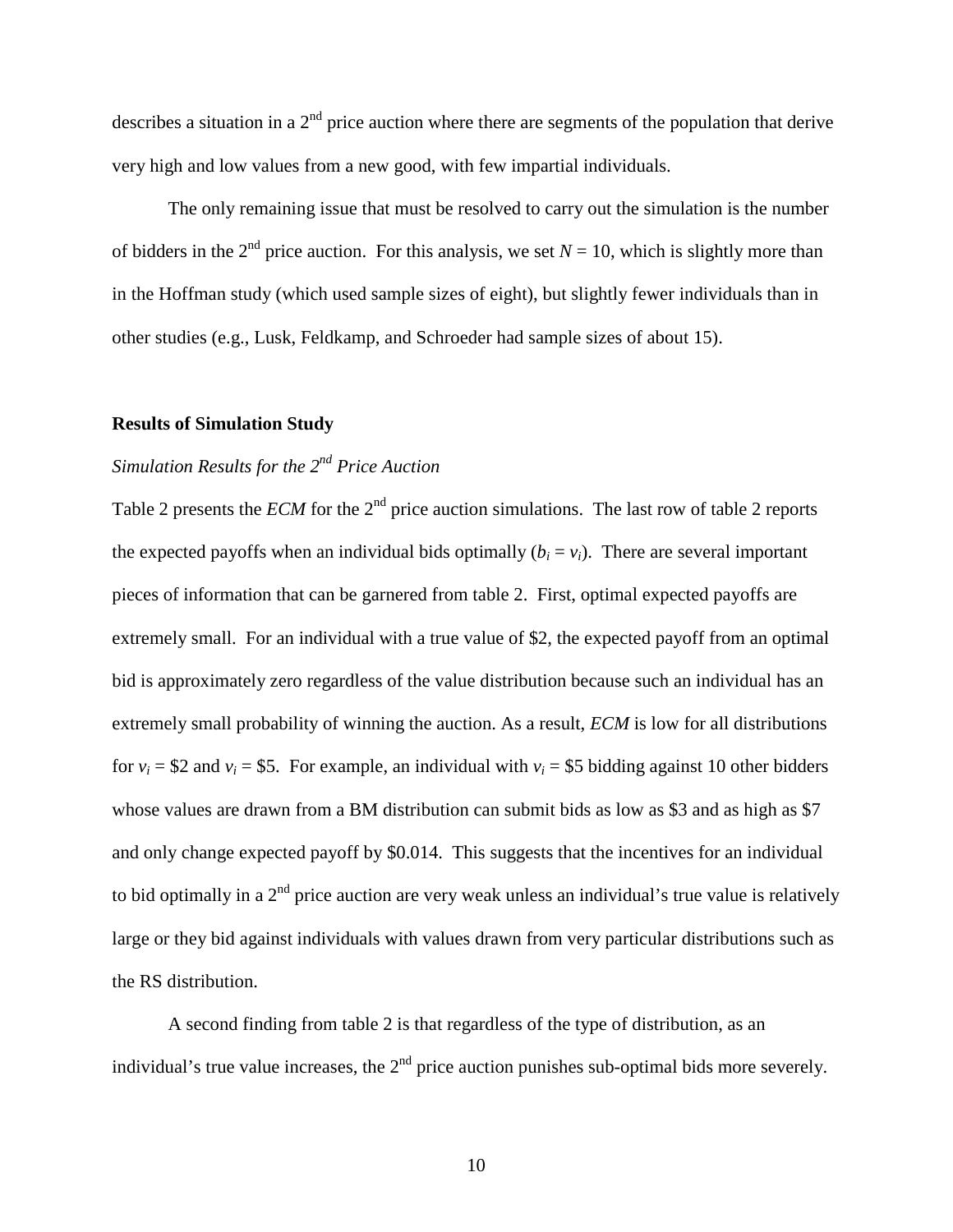For example, if facing bidders with values drawn from a uniform distribution, an individual that bids \$2 over their true value can expect to lose \$0.000 if  $v_i = $2$ , \$0.053 if  $v_i = $5$ , and \$1.107 if  $v_i = $8$ . Thus, the incentives for truthful bidding increase as  $v_i$  increases in a 2<sup>nd</sup> price auction.

Third, *ECM* is greater for over-bidding than under-bidding for the LS, BM, and U distributions regardless of  $v_i$ . For  $v_i = $2$  and  $v_i = $5$ , the same result holds for the RS and N distributions as well. Thus, for almost all of the distributions and values, an individual can expect to be punished more severely by over-bidding than by under-bidding. By under-bidding, an individual risks foregoing a profitable purchase; however, by over-bidding an individual may actually incur negative profit by having to pay more than their true value for the item. The exceptions to this situation occurs when  $v_i = $8$  and the distribution is RS or N. In these cases, the *ECM* of under-bidding is greater than over-bidding. When an individual has a relatively high value, they have a high probability of winning the  $2<sup>nd</sup>$  price auction, and consequently, by underbidding an individual is very likely to lose an auction that could have been won by bidding true value.

#### *Simulation Results for the BDM*

Table 3 presents the *ECM* for the BDM mechanism. The last row of table 3 reports maximum expected payoff obtained when  $b_i = v_i$ . As with table 2, there are several important findings that can be obtained by investigating table 3. Unlike the  $2<sup>nd</sup>$  price auction, there is no clear relationship between  $v_i$  and *ECM*. The uniform distribution provides the starkest example; for a given level of misbehavior, an individual has the same *ECM* regardless of  $v_i$ . If the price distribution is U, under-bidding by \$2, results in an *ECM* of \$0.20 for  $v_i = $2$ ,  $v_i = $5$ , and  $v_i =$ \$8. For the symmetric distributions, BM and N, *ECM* is also symmetric in that under-bidding low-value individuals have the same *ECM* as over-bidding high-value individuals. For the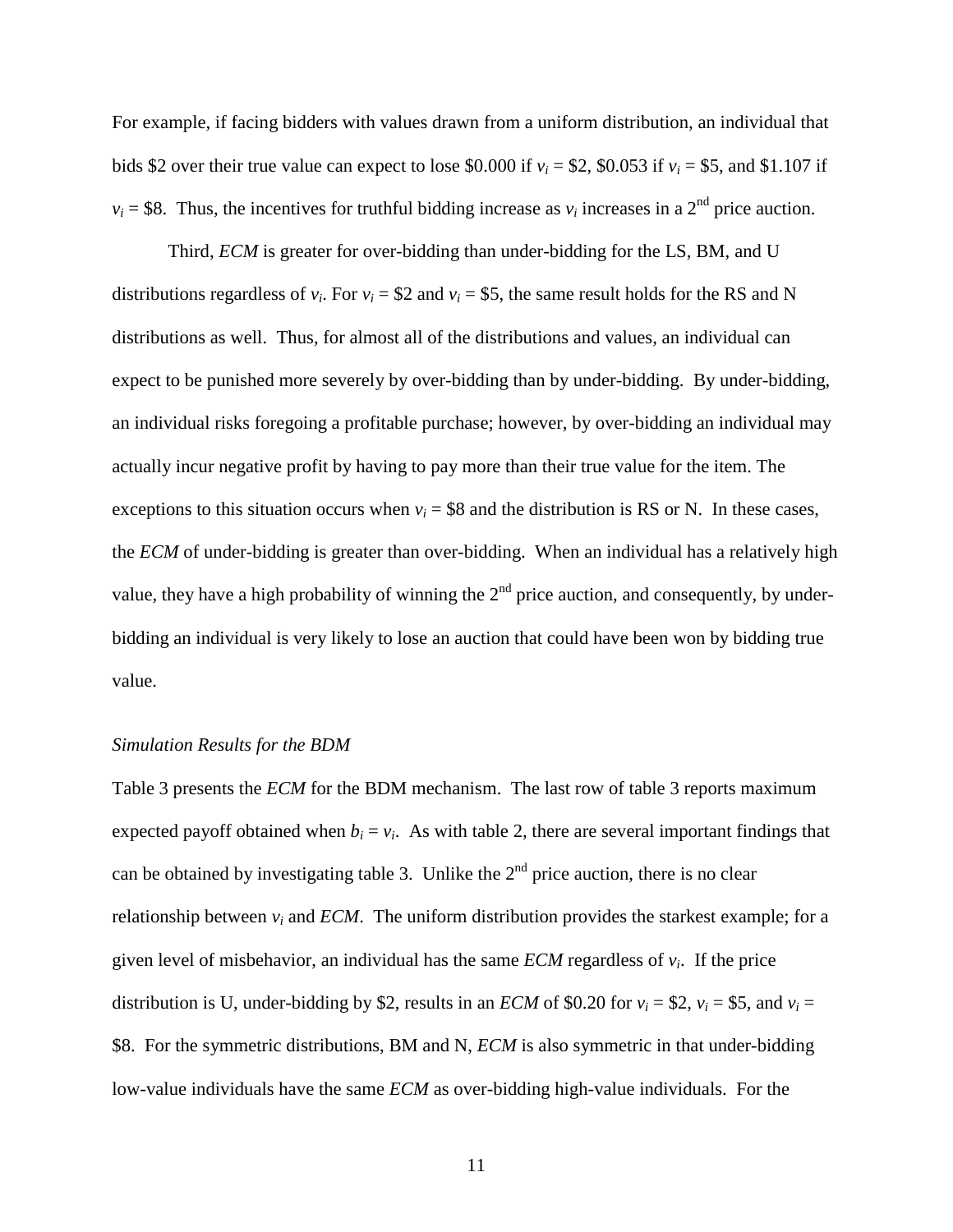asymmetric distributions, low-value individuals have a higher *ECM* in the RS distribution than low value individuals, whereas, in the LS distribution, high-value individuals face a higher *ECM* than low-value individuals.

Overall, results in table 3 indicate that a N distribution centered on an individual's value creates the greatest *ECM*. The only exception to this statement is if a practitioner desires greater punishment for over- or under-bidding in which case, the LS or RS distributions might be used. This finding is striking given that the vast majority of studies using the BDM have used the U distribution. Using a N distribution centered on *vi* generates 70% to 80% higher *ECM* than using a U distribution centered on  $v_i$ . These findings are also interesting given that applications such as that in Wertenbroch and Skiera failed to provide complete distributional information about the price generating process to participants. As shown in table 3, different price generating distributions can create very different incentives for optimal bidding.

## *Simulation Results: 2nd Price Auction versus BDM*

The expected payoffs from participating in a BDM are substantially larger than that in a  $2<sup>nd</sup>$  price auction. In many cases expected maximum payoffs in the BDM are more than double that in the  $2<sup>nd</sup>$  price auction. This is a result of the fact that for a given distribution, an individual always stands a higher chance of winning in the BDM than the  $2<sup>nd</sup>$  price auction, so long as  $N > 2$ . Despite the fact that expected optimal payoffs are almost universally higher in the BDM than in the 2<sup>nd</sup> price auction, *ECM* can differ across the two mechanisms. The BDM punishes low-value individuals much more severely than the  $2<sup>nd</sup>$  price auction. However, the  $2<sup>nd</sup>$  price auction punishes high-value individuals more severely than the BDM. These results imply that if a practitioner is interested in the WTP of low-value individuals, then the BDM is preferred to the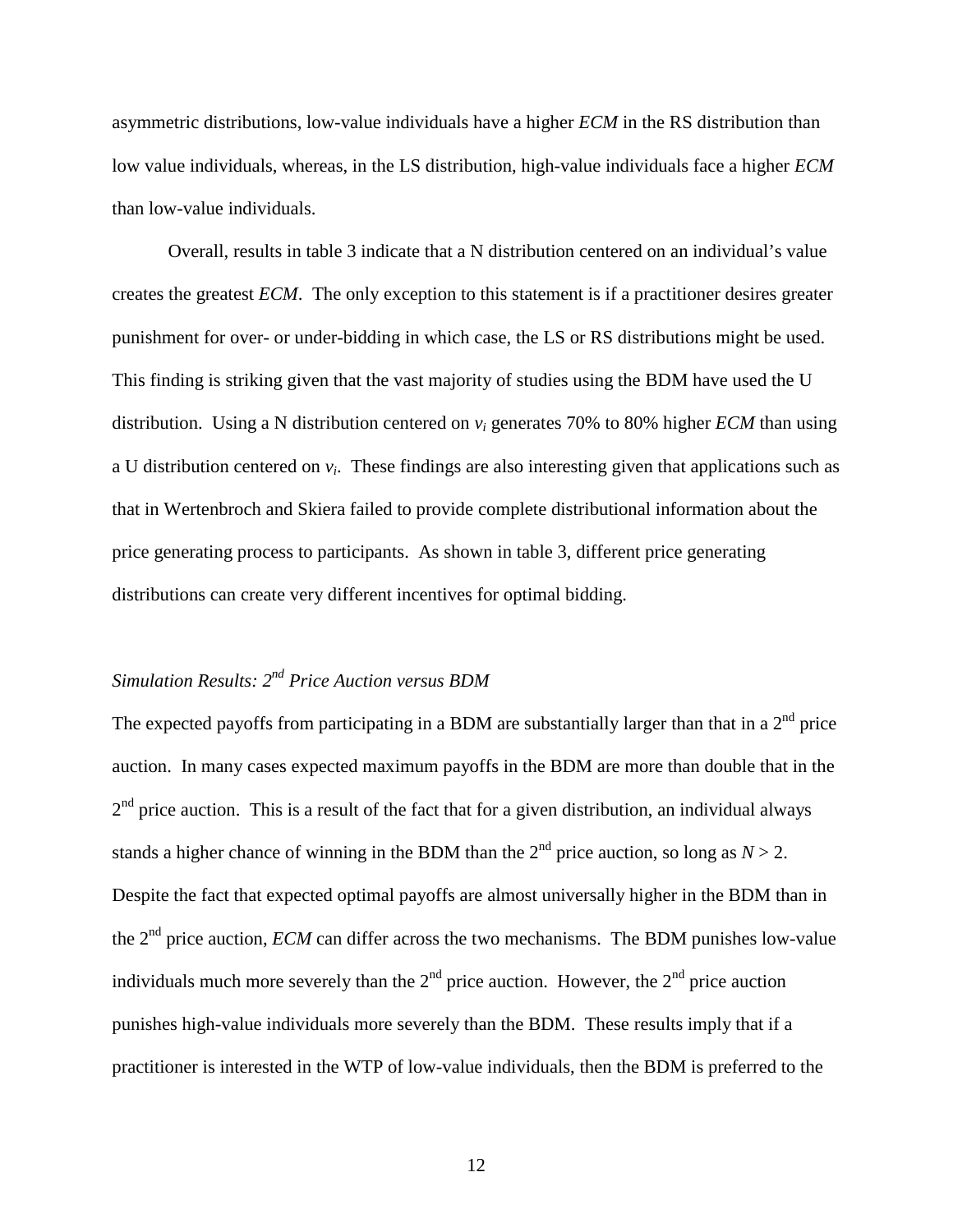$2<sup>nd</sup>$  price auction as it provides stronger incentives for truthful bidding. However, a more likely case is that interest will be on high-value individuals. These are the individuals that are likely to fall into the market segment most interested in a new product. For such individuals, a  $2<sup>nd</sup>$  price auction will provide stronger incentives for truthful bidding than the BDM.

#### **Experimental Study**

To further investigate these issues, we conducted a small induced-value experiment with 20 student subjects. In the experiment, individuals participated in BDM and  $2<sup>nd</sup>$  price auctions where prices/values were drawn from a U distribution with bounds [1, 40]. Based on the simulation results above and the fact that the distribution is U, the following testable hypotheses can be stated: H1: For high value individuals, the  $2<sup>nd</sup>$  price auction will generate more accurate bids than the BDM; <sup>4</sup> H2: For low value individuals, the BDM will generate more accurate bids than the  $2<sup>nd</sup>$  price auction; H3: High value individuals will submit more accurate bids than low value individuals in a  $2<sup>nd</sup>$  price auction; and H4: The magnitude of an individual's true value is not related to bidding accuracy in the BDM.

#### *Experimental Procedures*

Twenty students were recruited from undergraduate economics courses to take part in the study where they had the chance to win a cash prize. Recruited subjects were assigned to one of two experimental treatments. In one treatment, subjects first participated in four rounds of a  $2<sup>nd</sup>$  price auction and then four rounds of the BDM. In a second treatment, subjects first participated in four rounds of the BDM then in four rounds of the  $2<sup>nd</sup>$  price auction. Ten subjects were assigned

 4 Accuracy here is defined as the absolute difference between an individual's bid and true value - i.e.,  $|v_i - b_i|$ .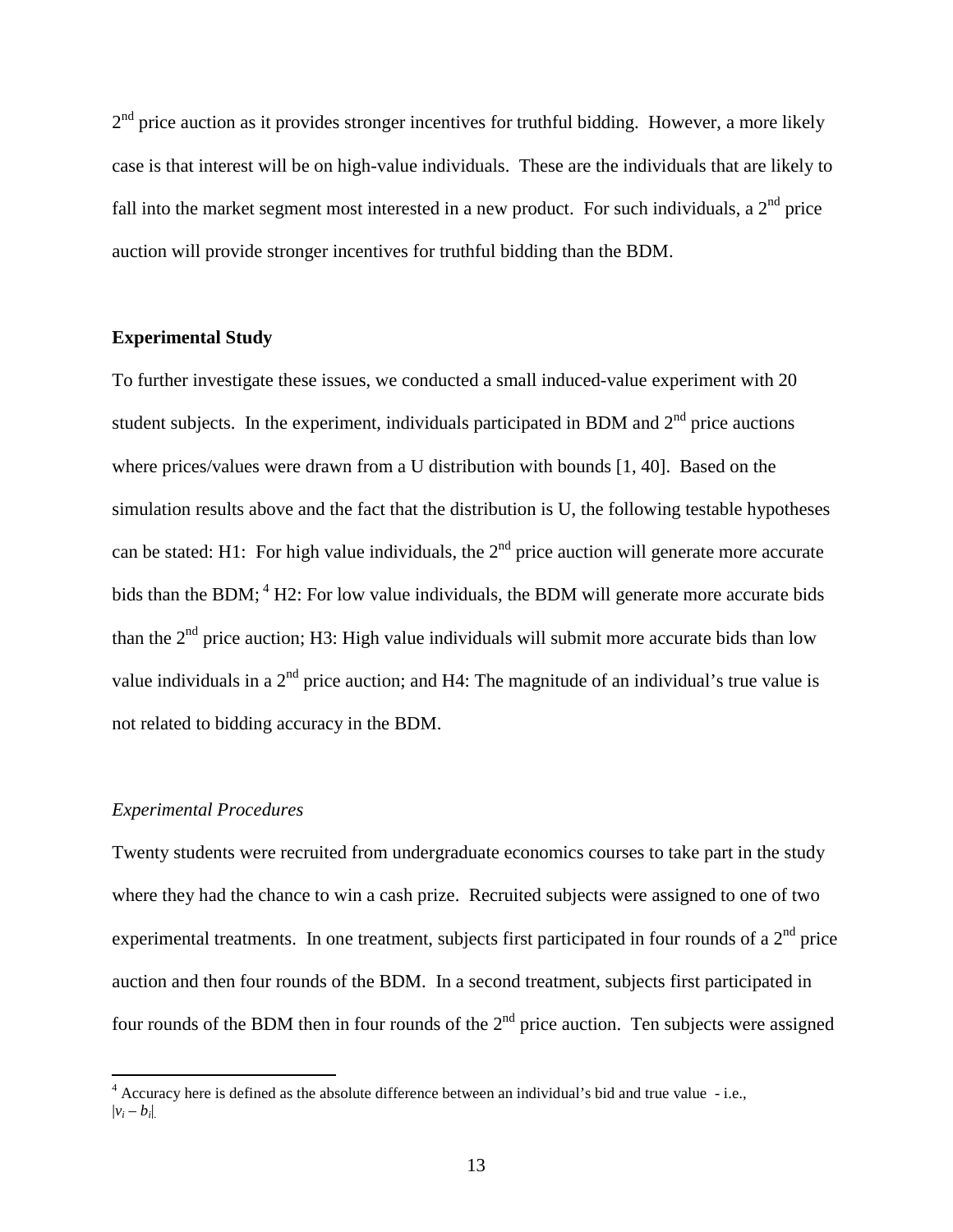to each treatment. This design allows for a within-subject comparison of bids and controls for order effects.

 The following outlines the steps in the experiment. In Step 1, participants arrived and received a recording sheet that listed their individual and private induced values for each of the rounds of the experiment. We used the same ten induced values for all bidding rounds and auctions. These values were randomly drawn from a uniform distribution with bounds 1 and 40. The selected induced values were 3, 9, 11, 14, 16, 20, 24, 29, 33, and 38. The induced values were assigned to individuals such that each person had a different induced value in each round; however, the distribution of induced values across individuals was identical in each round. The induced values were described as tokens. Subjects were informed that at the end of the experiment they would participate in a lottery for \$30.00, where their chances of winning were directly related to the number of earned tokens. At the end of the experiment, all subjects' (individually labeled) tokens were placed in a bin, and one token was drawn to determine the winner of the \$30.00 cash prize.<sup>5</sup>

 In Step 2, bidding procedures were explained to participants. Subjects were told that they would earn tokens each round equal to

5)  $v_i - p^*$  if  $b_i > p^*$  and

6) 0 if  $b_i \leq p^*$ ,

where  $v_i$  is participant *i*'s induced value,  $b_i$  is participant *i*'s bid, and  $p^*$  is the market price. Following the instructions, participants were allowed to ask any clarification questions. In Step 3, each participant wrote his/her bids on the bid sheet. In Step 4, the monitors collected all of the

<sup>&</sup>lt;sup>5</sup> A number of studies have utilized lotteries as payoff mechanisms to induce risk neutrality (e.g., Berg et al.; Smith, 1961). In a  $2<sup>nd</sup>$  price auction with stochastic payoffs determined via lottery, it is an equilibrium to bid true value, but not necessarily a dominant strategy. We have tested the hypothesis that bids from the  $2<sup>nd</sup>$  price auction are consistent with demand revelation and cannot reject the null. Our motivation in using a lottery payoff was that it lowered the cost of the experiments.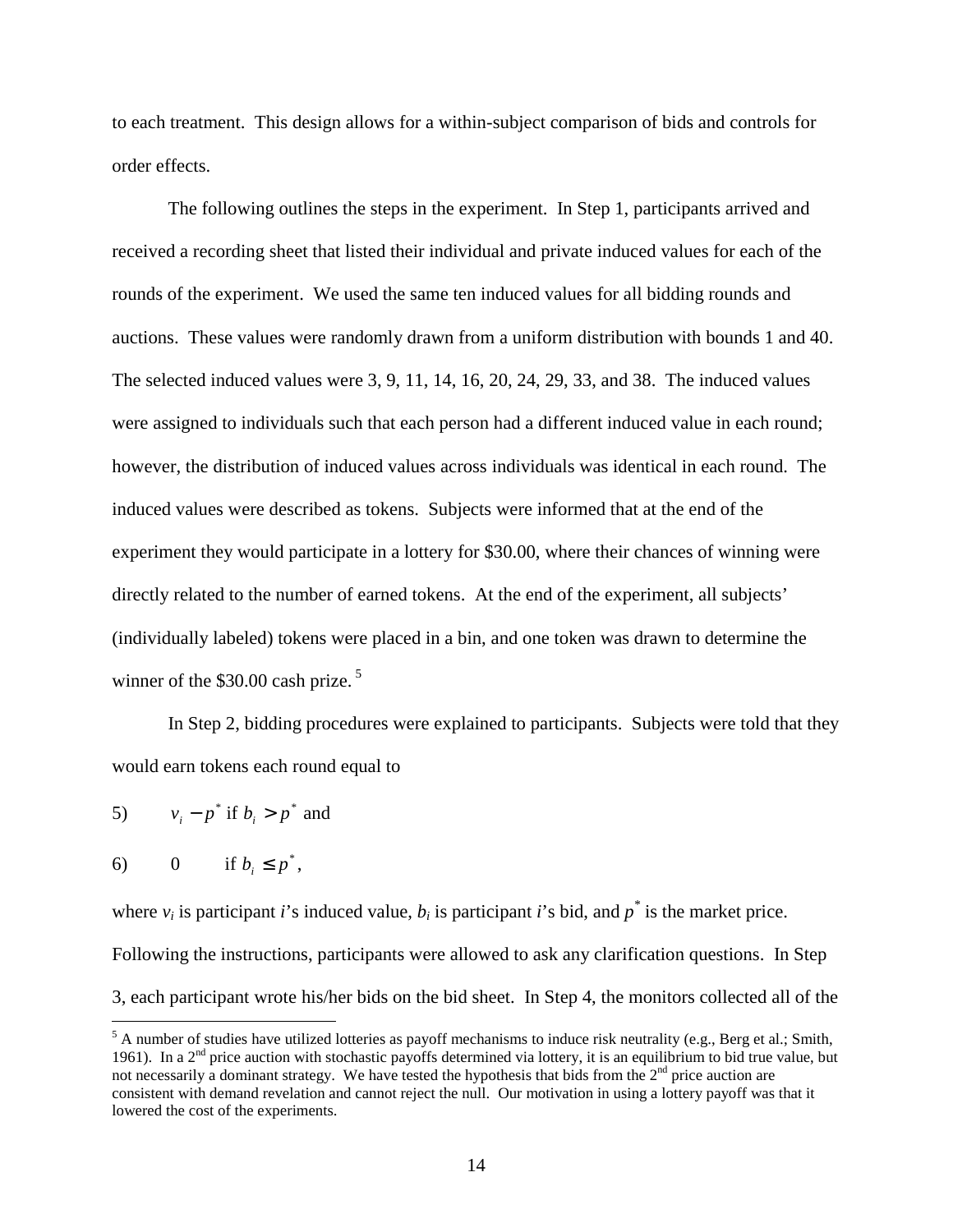bids. In Step 5, the monitors determined and announced the market price. For the BDM, the price was drawn from a uniform distribution of 1 through 40 tokens; for the second price auction, the market price was the second highest bid. In Step 6, individuals who bid above the marketclearing price purchased one unit at the market price. In Step 7, payoffs for the round were determined according to equations (5) and (6). Steps 3 through 7 were repeated for four rounds, after which a new mechanism was explained, and then four more bidding rounds were conduced with the new mechanism.

#### **Results of the Induced Value Experiment**

Aggregate results of the experiments are reported in table 4. Two measures of accuracy are reported, absolute deviations (AD) from true value  $- |v_i - b_i|$  and percentage absolute deviations (PAD) from true value -  $|v_i - b_i|/v_i$ . Regarding Hypothesis 1, AD and PAD are both over 2.5 times greater in the BDM than in the  $2<sup>nd</sup>$  price auction for high value individuals. That is, high value individuals bid closer to true value in the  $2<sup>nd</sup>$  price auction than in the BDM. A parametric t-test and a non-parametric Mann-Whitney test indicate that AD and PAD are both significantly higher ( $p < 0.01$  in both cases) for the BDM than the 2<sup>nd</sup> price auction for high value bidders, which lends strong support for H1. Consistent with hypothesis 2, results in table 4 indicate the BDM has a lower AD and PAD than the  $2<sup>nd</sup>$  price auction for low-value bidders – almost half as much in both cases. However, this result is only statistically significant for AD at the  $p = 0.09$ level according to a t-test. PAD is not significantly different across the BDM and  $2<sup>nd</sup>$  price auction for low-value individuals according to both parametric and non-parametric tests. The third hypothesis was that an increase in value would lead to an increase in bidding accuracy in the  $2<sup>nd</sup>$  price auction. This result held true for PAD and AD, but was only statistically significant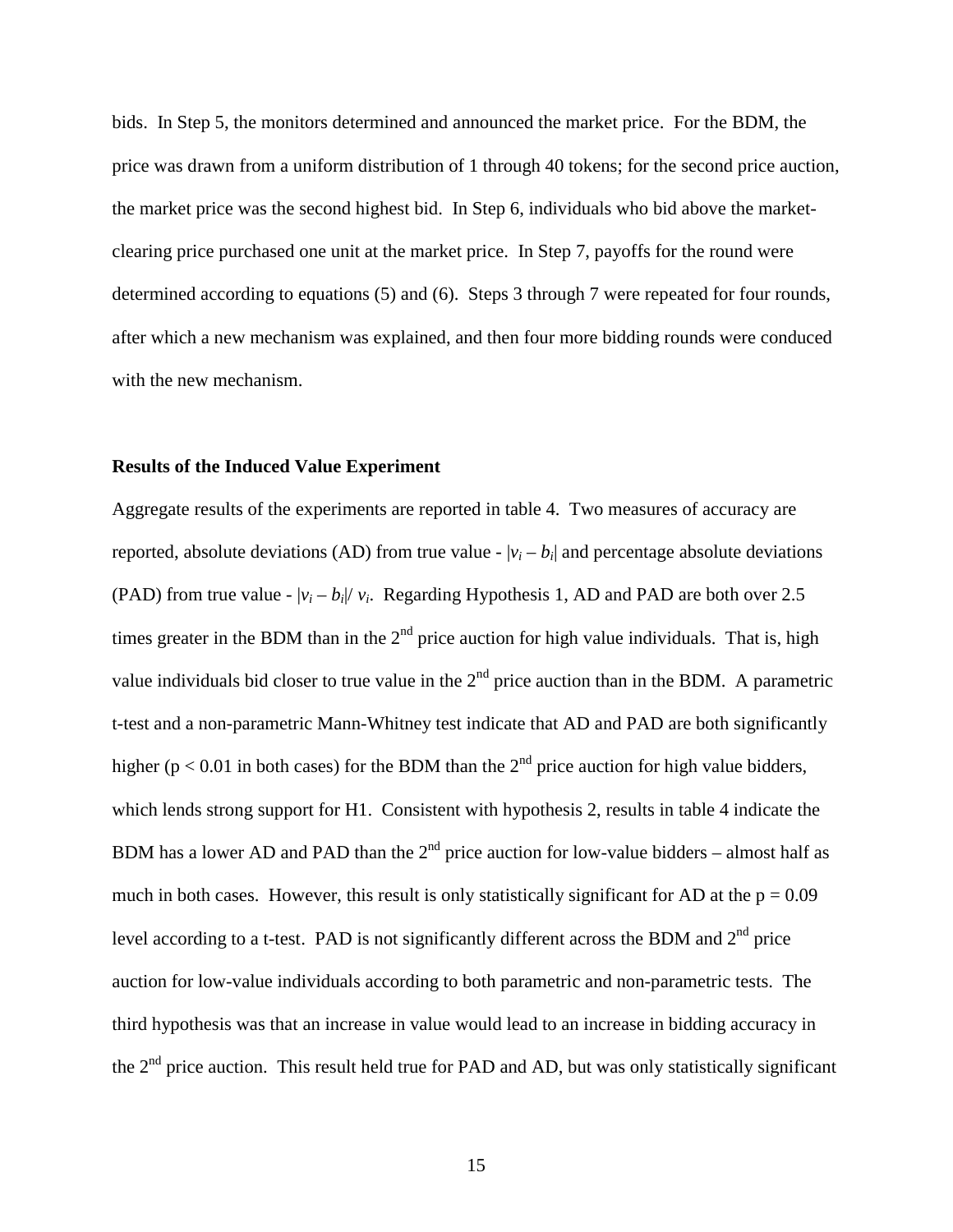for PAD ( $p < 0.01$ ). The final hypothesis was that accuracy should be unaffected by value in the BDM. Parametric and non-parametric tests indicate PAD is not significantly different for lowand high-value bidders in the BDM; however, AD was significantly lower for low- than highvalue BDM bidders.

 Overall, the results in table 4 lend support to the theoretical predictions generated by the simulation study. The lack of statistical significance could be due to low sample size. Another issue could be that the parametric and non-parametric tests carried out on data in table 4 rest on the assumption of independence across observations, which is likely violated. This likely occurs because individuals submitted multiple bids in multiple rounds in both auctions in the experiment. To account for this issue, we further investigated individuals' bidding behavior in the auctions. In particular, for each individual we calculated AD and PAD for the lowest and highest induced value they received in each auction mechanism. Using these statistics, we are able to calculate within-subject differences in AD and PAD across auction mechanisms and high and low values. Overall, findings from this sort of analysis are similar to that obtained using the data in table 4.

First, we find support for H1. On average, AD (PAD) for individuals' highest values in the BDM mechanism were 68.35 (0.08) higher than for individuals' highest values in the  $2<sup>nd</sup>$ price auction. A within-subject t-test and a Wilcoxn signed-rank test indicate this result is statistically significant at the  $p = 0.06$  and 0.05 levels for AD, respectively and at the  $p = 0.14$ and 0.05 levels, respectively for PAD. These results indicate that individuals bid more accurately when they received high values in the  $2<sup>nd</sup>$  price auction as compared to when they received high values in the BDM. H2 states the exact opposite result for low values. The within-subject analysis indicates that although individuals tended to bid more accurately in the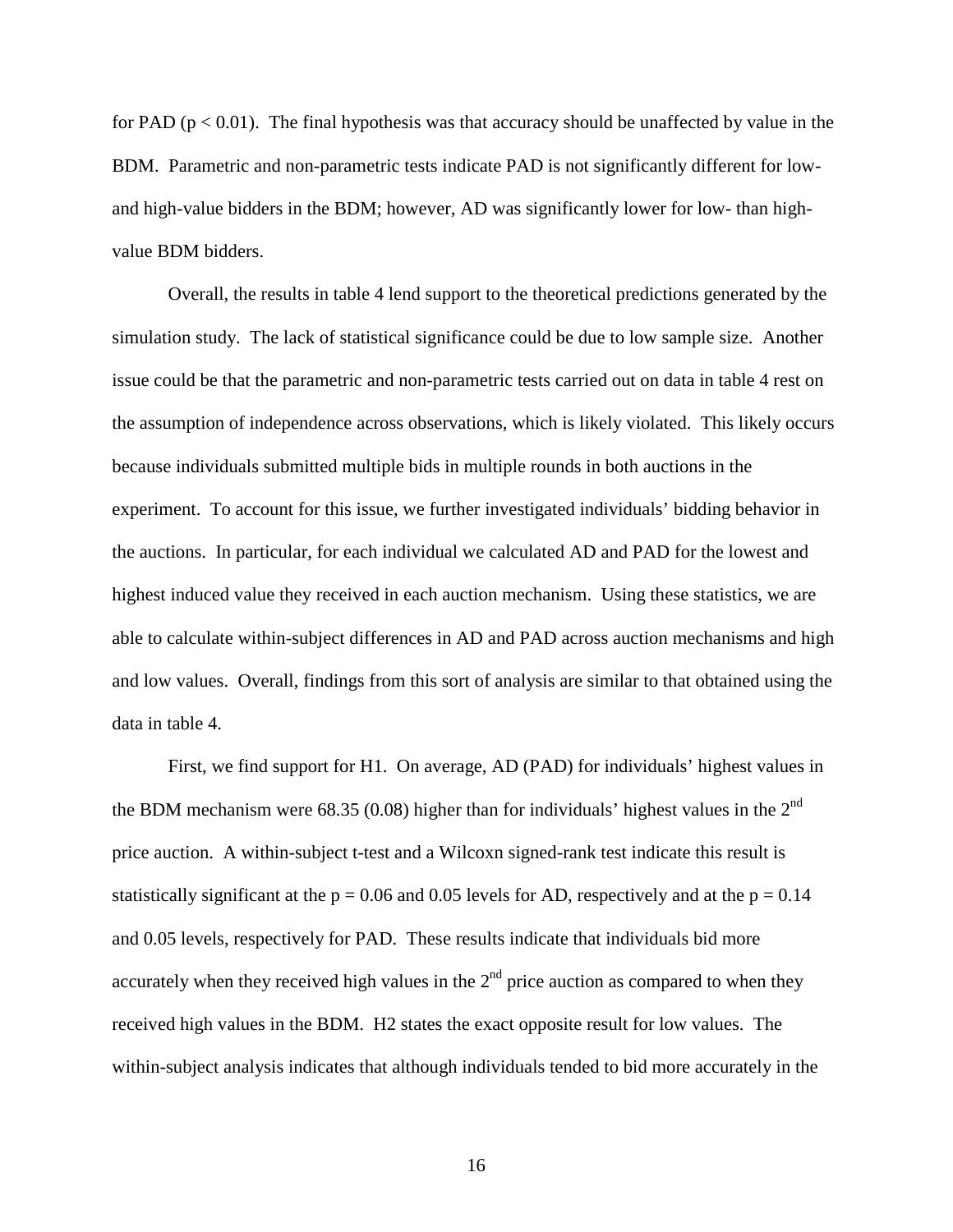BDM than the  $2<sup>nd</sup>$  price auction when they received a low value, the result was not statistically significant for AD or PAD. Increase in individuals' values significantly increased PAD in the second price auction consistent with H3; however the same result for AD was not statistically significant. Finally, although H4 posits that value will not influence accuracy in the BDM, within-subject changes in AD and PAD were significantly lower when an individual receive a low rather than high value in the BDM.

#### **Conclusion**

Experimental auctions are a potentially useful tool for estimating consumer demand and WTP for new products and product extensions because they create an incentive for individuals to reveal their true preferences for a product. Given the high cost of product launch and the low probability of new product success, one would expect that marketers would widely adopt incentive-compatible value elicitation mechanisms such as experimental auctions. However, experimental auctions are infrequently employed in pre-test marketing research.

Although there are a variety of explanations for the low adoption rate, one prominent reason is that there are a variety of auction mechanisms from which to choose, and marketers are unfamiliar with the theoretical underpinnings of competing mechanisms. We help resolve this issue by investigating the properties of two of the most popular auction mechanisms, the  $2<sup>nd</sup>$ price auction and the BDM mechanism. We explore the incentives for truthful bidding in the BDM and  $2<sup>nd</sup>$  price auction by calculating the expected cost individuals incur by misrepresenting their true preferences. Our analysis indicates that when interest is on the top end of the demand curve (i.e., high value individuals), the  $2<sup>nd</sup>$  price auction is likely to provide more accurate bids than the BDM mechanism, because the  $2<sup>nd</sup>$  price auction provides punishes high-value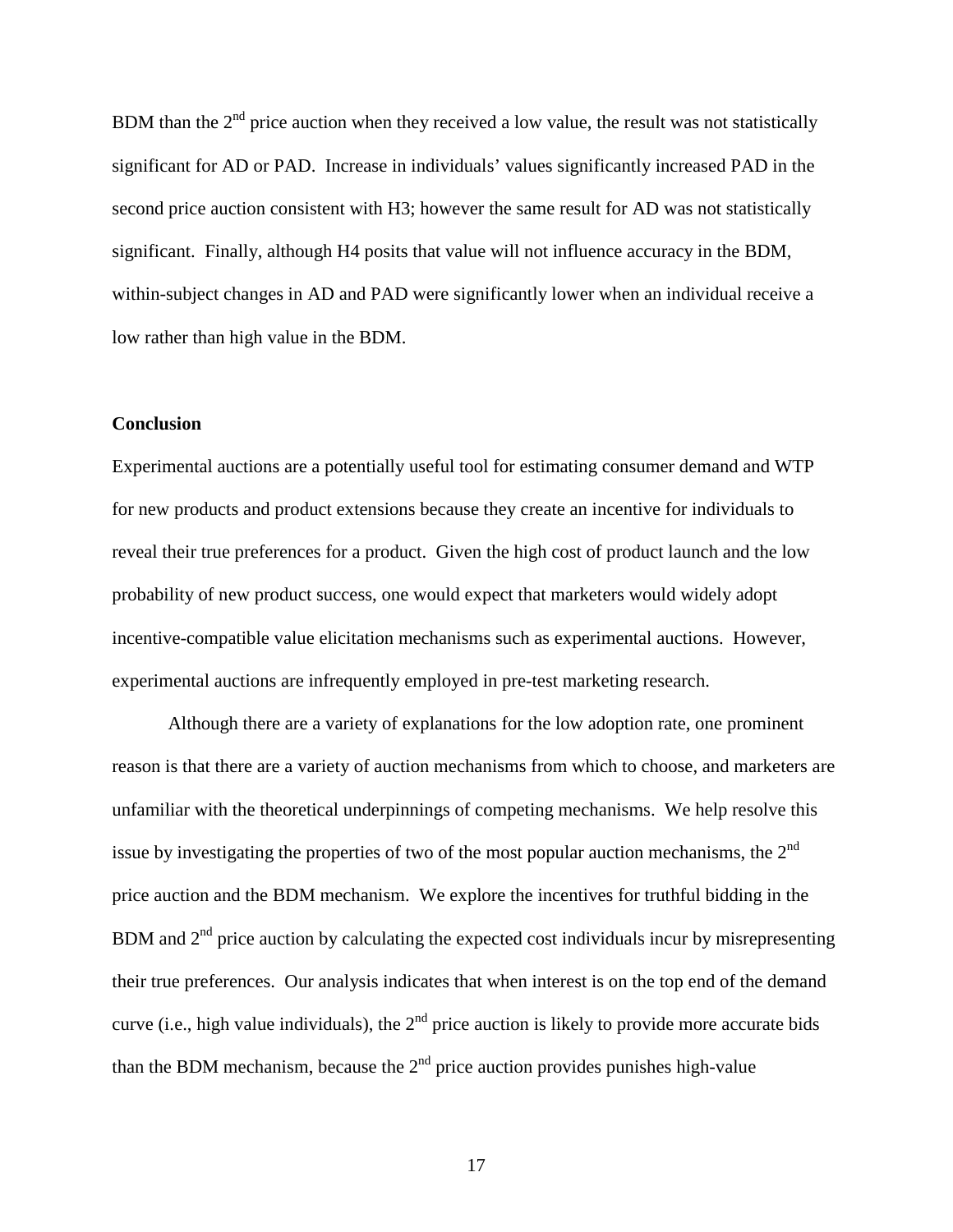individuals more for misbehavior the BDM. Conversely, if interest is on low-value individuals, the BDM is likely to provide more accurate depictions of true WTP than the  $2<sup>nd</sup>$  price auction. Results from our induced value experimental provide support for the notion that the  $2<sup>nd</sup>$  price auction yields more accurate results than the BDM for high value individuals. Thus, if marketers are interested in identifying a market segment with high demand for a new product, the  $2<sup>nd</sup>$  price auction is likely preferred over the BDM; however, if interest is determining demand for a wide range of consumers with relatively low and medium values for a good, the BDM may be preferable to the  $2<sup>nd</sup>$  price auction.

Another important implication of our results is that the distribution of prices in the BDM mechanism can significantly affect incentives for truthful bidding. Importantly, choice of price distribution is endogenous to the researcher. Simulation results indicate that utilizing a price generating mechanism that is normally distributed around an individual's expected true value will generate the greatest incentives for truthful value revelation. Although conveying a normal price distribution to study participants is more difficult than with a uniform, for example, effective use of graphics, colored balls, and a bingo cage can alleviate this difficulty. One difficulty with this conclusion is that an individual's true value is obviously unknown prior to elicitation. However, preliminary analysis could give some guidance as to the average true value in a sample. Preliminary analysis could also be conducted to identify factors influencing individual's true values such that the BDM could be tailor-made for each individual to create the greatest incentives for truthful value revelation.

Experimental auctions are a potentially valuable pre-test market research tool that can compliment existing marketing research methods. This paper presents results that further expose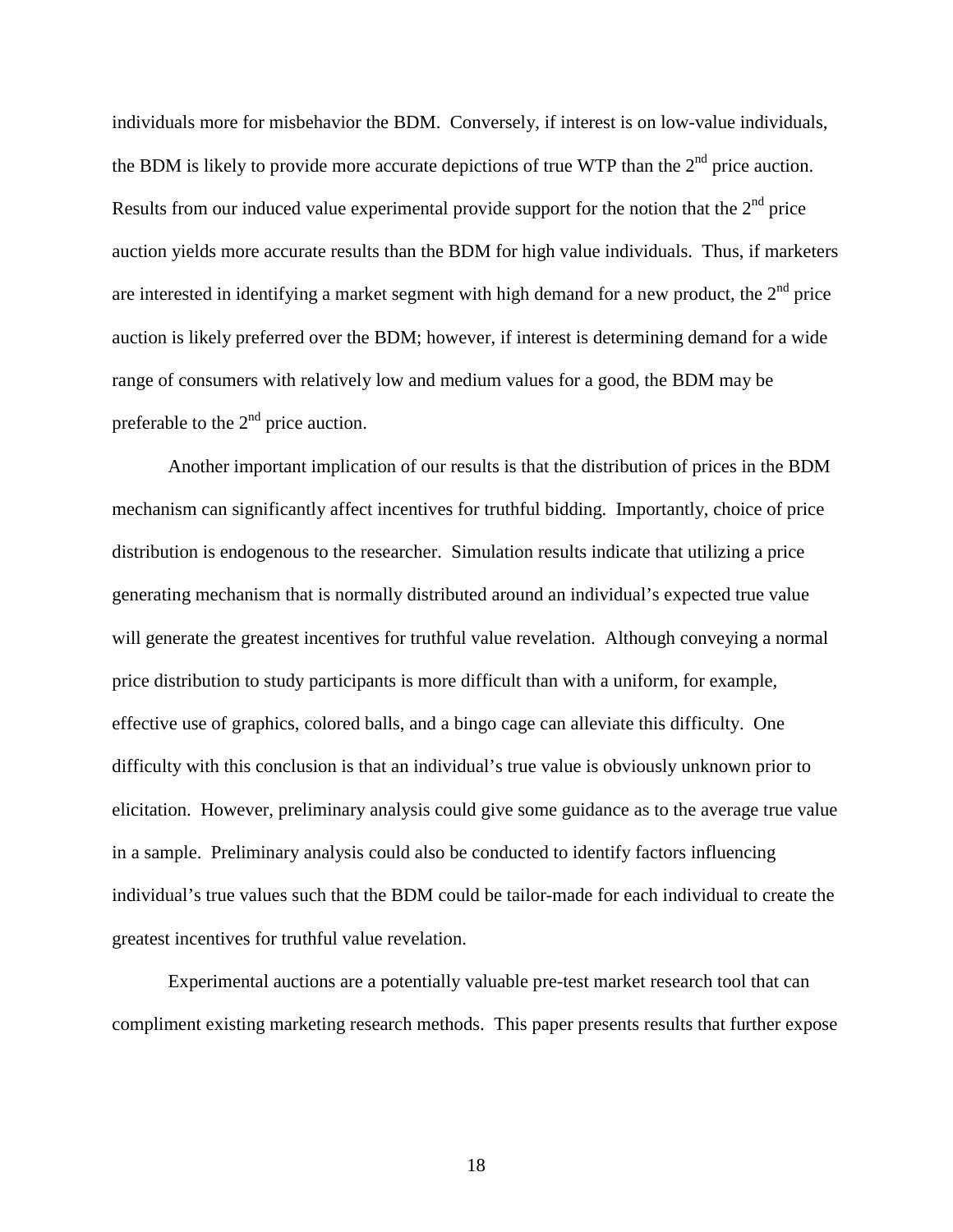the merits of experimental auctions and provides guidance in designing experimental auctions to obtain more accurate estimates of consumer demand and willingness-to-pay.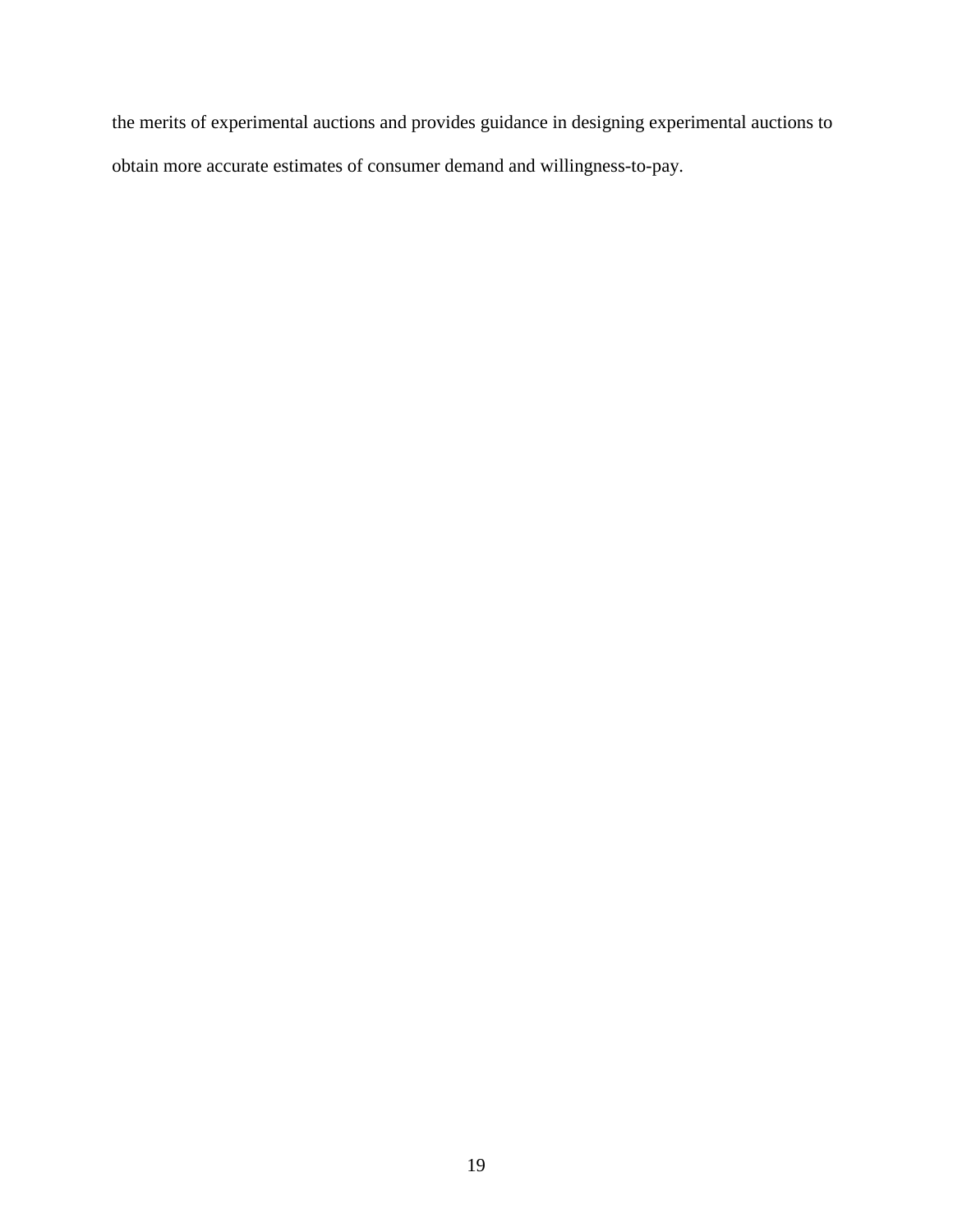#### **References**

- Balakrishnan, N. and A.C. Cohen. *Order Statistics and Inference*. Academic Press, Boston, MA, 1991.
- Berg, J.E. et al. "Controlling Preferences for Lotteries on Units of Experimental Exchange." *Quarterly Journal of Economics*. 101(1986):281-306.
- Becker, G.M., M.H. DeGroot, and J. Marschak. "Measuring Utility by a Single-Response Sequential Method." *Behavioural Science*. 9(July 1964):226-32.
- Buhr, B.L., D.J. Hayes, J.F. Shogren, and J.B. Kliebenstein. "Valuing Ambiguity: The Case of Genetically Engineered Growth Enhancers." *Journal of Agricultural and Resource Econonomics* 18(December 1993):175.
- Buzby, J.C., J.A. Fox, R.C. Ready, and S.R. Crutchfield. "Measuring Consumer Benefits of Food Safety Risk Reductions." *Journal of Agricultural and Applied Economics* 10(July 1998):69-82.
- Coppinger, V.M., V.L. Smith, and J.A. Titus. "Incentives and Behavior in English, Dutch, and Sealed-Bid Auctions." *Economic Inquiry* 43(January 1980):1-22.
- Cox, R.C., B. Roberson, and V.L. Smith. 1982 "Theory and Behavior of Single Object Auctions." In V.L. Smith (ed.), *Research in Experimental Economics.* Vol. 2. Greenwich: JAI Press.
- Cummings, R.G., G.W. Harrison, and E.E. Rutström. "Homegrown Values and Hypothetical Surveys: Is the Dichotomous Choice Approach Incentive-Compatible?" *American Economic Review* 85(1995):260-266.
- Dickinson, D.L., and D. Bailey. "Meat Traceability: Are U.S. Consumers Willing To Pay for It?" *Journal of Agricultural and Resource Economics*, forthcoming.
- Fox, J.A. "Determinants of Consumer Acceptability of Bovine Somatotropin." *Review of Agricultural Economics* 17(January 1995):51-62.
- Fox, J.A., J.F. Shogren, D.J. Hayes, and J.B. Kliebenstein. "CVM-X: Calibrating Contingent Values with Experimental Auction Markets." *American Journal of Agricultural Economics* 80(August 1998):455-65.
- Fox, J.A.; D.J. Hayes, and J.F. Shogren. "Consumer Preferences for Food Irradiation: How Favorable and Unfavorable Descriptions Affect Preferences for Irradiated Pork in Experimental Auctions." *Journal of Risk and Uncertainty*. 24(2002): 75-95*.*
- Harrison, G.W. "Theory and Misbehavior of First-Price Auctions." *American Economic Review.* 79(September 1989):749-763.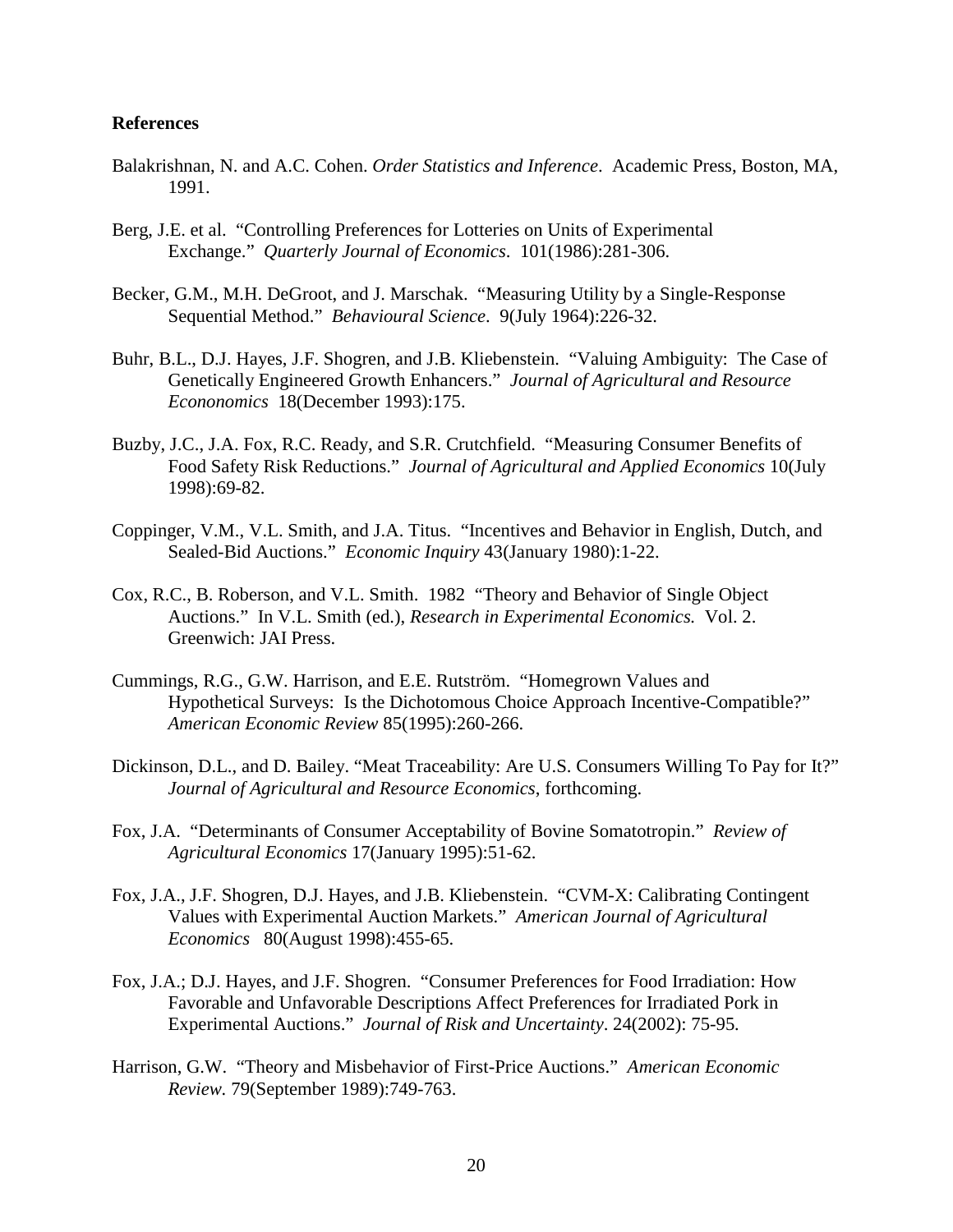- Harrison, G.W. "Theory and Misbehavior of First-Price Auctions: Reply." *American Economic Review.* 82(1992):1426-1444.
- Hayes, D.J., Shogren, J.F., Shin, S.U., Kliebenstein J.B., 1995. Valuing food safety in experimental auction markets. *American Journal of Agricultural Economics* 77, 40-53.
- Huffman, W. E., M. Rousu, J.F. Shogren, and A. Tegene. "The Public Good Value of Information from Agribusinesses on Genetically Modified Foods." *American Journal of Agricultural Economics.* 85(2003):1309-1315.
- Hoffman, E., D. Menkhaus, D. Chakravarit, R. Field, and G. Whipple. "Using Laboratory Experimental Auctions in Marketing Research: A Case Study of New Packaging for Fresh Beef." *Marketing Science* 12(Summer 1993):318-38.
- Irwin, J.R., G.H. McClelland, M. McKee, W.D. Schulze, and N.E. Norden. "Payoff Dominance vs. Cognitive Transparency in Decision Making." *Economic Inquiry*. 36(1998):272-85.
- Kagel, J.H., Harstad, R.M., Levin, D. 1987. Information impact and allocation rules in auctions with affiliated private values: A laboratory study. *Econometrica* 55, 1275-1304.
- Kagel, J.H., Levin, D., 1993. Independent private value auctions: Bidder behavior in firstsecond-, and third price auctions with varying numbers of bidders. *Economic Journal* 103, 868-79.
- List, J.A. "Preference reversals of a different kind: The 'more is less' phenomenon." *The American Economic Review* 92(2002):1636-43.
- List, J.A. "Do Explicit Warnings Eliminate the Hypothetical Bias in Elicitation Procedures? Evidence from Field Auctions for Sports Cards." *American Economic Review* 91(2001):1498-1507.
- Lusk, J.L. "Using Experimental Auctions for Marketing Applications: A Discussion." *Journal of Agricultural and Applied Economics*. 35(2003):349-60.
- Lusk, J.L., Ty Feldkamp, and T.C. Schroeder. "Experimental Auction Procedure: Impact of Valuation of Quality Differentiated Goods." *American Journal of Agricultural Economics*. 86(2004)389-406.
- Lusk, J.L. and J.A. Fox. "Value Elicitation in Laboratory and Retail Environments." *Economics Letters* 79(April 2003):27-34.
- Lusk, J.L., J.A. Fox, T.C. Schroeder, J. Mintert, and M. Koohmaraie. "In-store valuation of steak tenderness." *American Journal of Agricultural Economics* 83(2001a):539-550.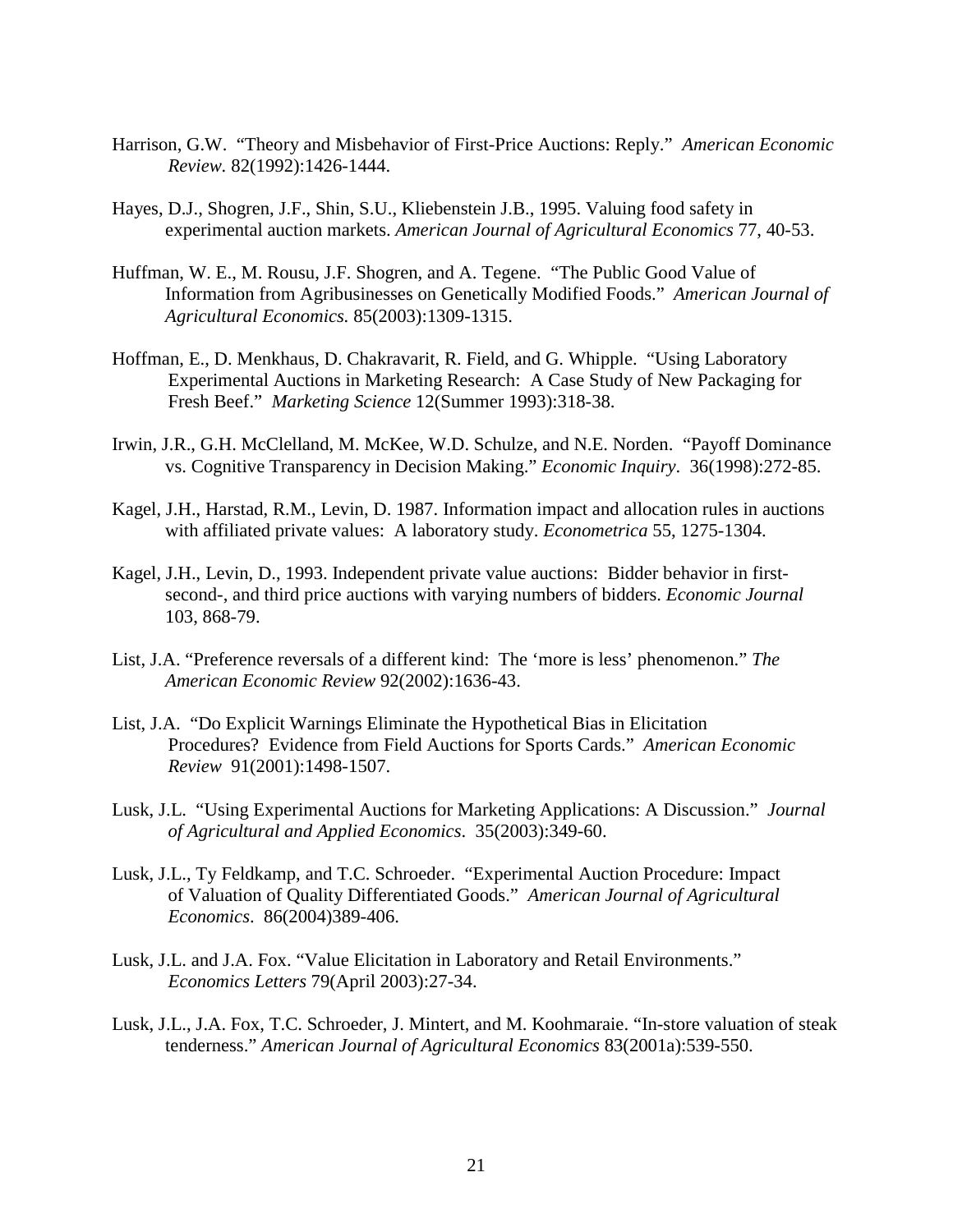- Lusk, J.L., M.S. Daniel, D. Mark, and C.L. Lusk. "Alternative Calibration and Auction Institutions for Predicting Consumer Willingness to Pay of Nongenetically Modified Corn Chips." *Journal of Agricultural and Resource Economics* 26(2001b), 40-57.
- Melton, B.E., W.E. Huffman, J.F. Shogren, and J.A. Fox. "Consumer Preferences for Fresh Food Items with Multiple Quality Attributes: Evidence from an Experimental Auction of Pork Chops." *American Journal of Agricultural Economics* 78(November 1996):916-23.
- Menkhaus, D.J., G.W. Borden, G.D. Whipple, E. Hoffman, and R.A. Field. "An Empirical Application of Laboratory Experimental Auctions in Marketing Research." *Journal of Agricultural and Resource Economics* 17(July 1992):44-55.
- Noussair, C., S. Robin and B. Ruffieux. "Do Consumers Really Refuse To Buy Genetically Modified Food?" *Economic Journal*. 114(2004):102-121.
- Noussair, C., S. Robin and B. Ruffieux. "Do Consumers Not Care about Biotech Foods or Do They Just Not Read Labels?" *Economic Letters* 75(March 2002):47-53.
- Noussair, C., S. Robin, and B. Ruffieux. "Revealing consumers' willingness-to-pay: A comparison of the BDM mechanism and the Vickrey auction. *Journal of Economic Psychology*, forthcoming.
- Parkhurst, G.M., J.F. Shogren, and D.L. Dickinson. "Negative Values in Vickrey Auctions." *American Journal of Agricultural Economics* 86(2004):222-234
- Roosen, J., D.A. Hennessy, J.A. Fox, and A. Schreiber. "Consumers' Valuation of Insecticide Use Restrictions: An Application to Apples." *Journal of Agricultural and Resource Economics* 23(December 1998):367-84.
- Rutström, E.E. "Home-Grown Values and Incentive Compatible Auction Design." *International Journal of Game Theory* 27(1998):427-41.
- Shogren, J.F., Cho, S., Koo, C., List, J., Park, C., Polo, P., Wilhelmi, R. "Auction mechanisms and the measurement of WTP and WTA." *Resource and Energy Economics* 23 (2001a):97-109.
- Shogren, J.F., Margolis, M., Koo, C., List, J.A., 2001b. A random *n*th-price auction. *Journal of Economic Behavior and Organization* 46, 409-21.
- Shogren, J.F., Shin, S.Y., Hayes, D.J., Kliebenstein, J.B., "Resolving differences in willingness to pay and willingness to accept." *American Economic Review* 84(1994):255-70.
- Smith, C.A.B. "Consistency in Statistical Inference and Decision." *Journal of the Royal Statistical Society*. Series B 23(1961):1-25.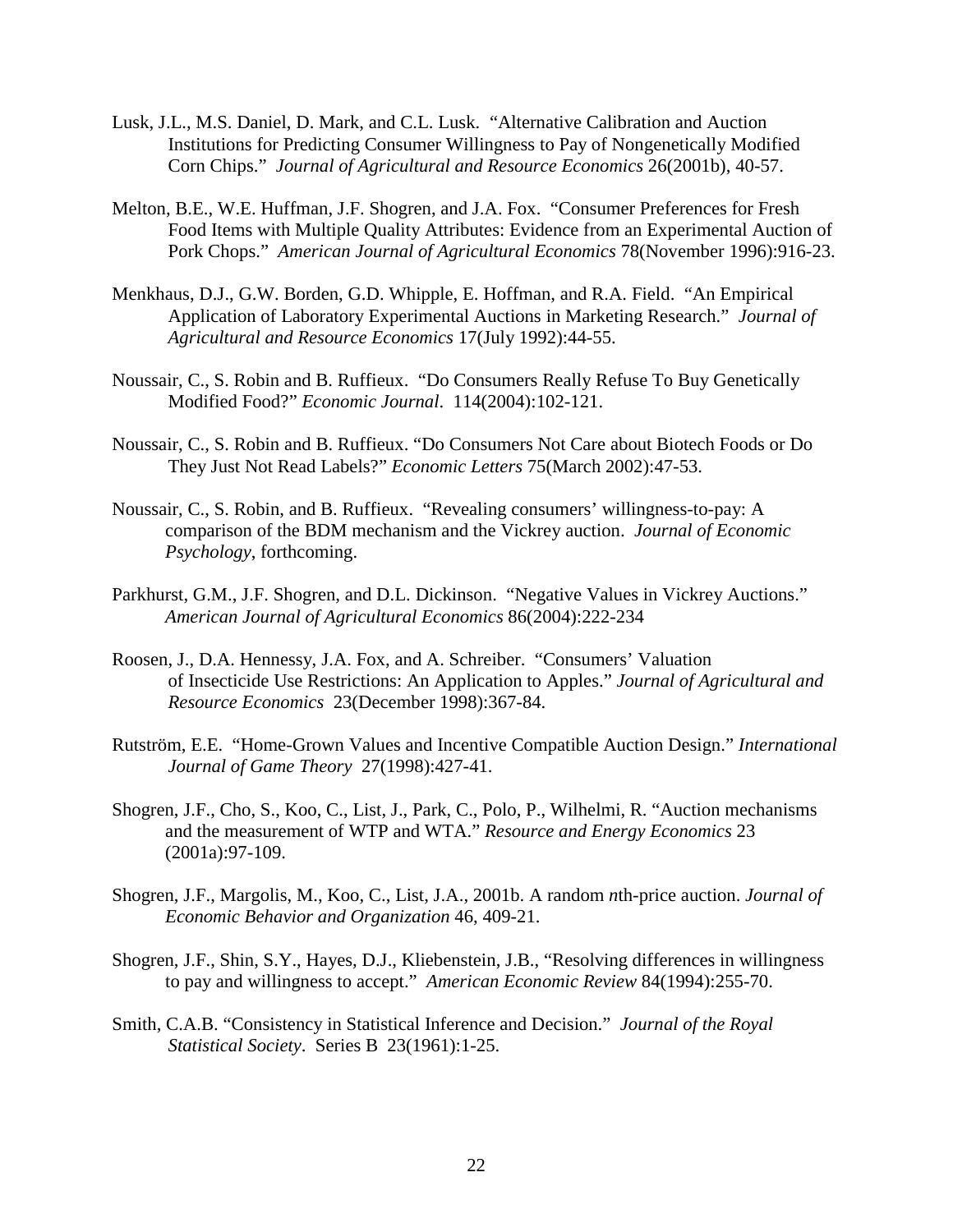- Smith, V. "Experimental Economics: Induced Value Theory." *American Economic Review*. 66(1976):274-280.
- Umberger, W.J., D.M. Feuz, C.R. Calkins, K. Killinger-Mann. "U.S. Consumer Preference and Willingness-to-Pay for Domestic Corn-Fed Beef Versus International Grass-Fed Beef Measured Through an Experimental Auction." *Agribusiness: An International Journal* 18(November 2002):491-504.
- Vickrey, William, 1961. Counterspeculation, auctions, and competitive sealed tenders. *Journal of Finance* 16, 8-37.
- Wertenbroch, K. and B. Skiera. "Measuring Consumers' Willingness to Pay at the Point of Purchase." *Journal of Marketing Research* 39(May 2002):228-41.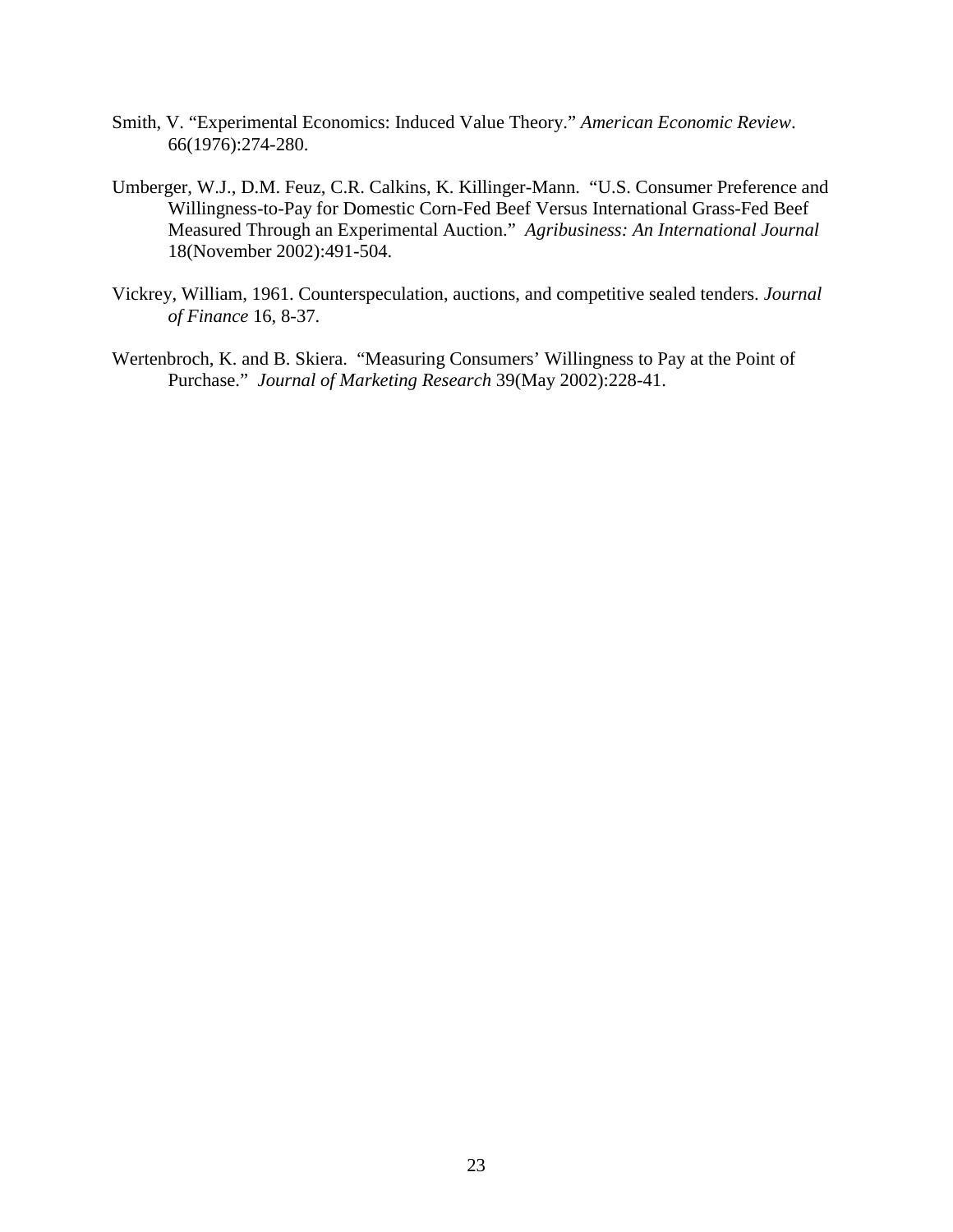|                     | <b>Beta Parameters</b> |     |  |       |  |  |  |  |  |
|---------------------|------------------------|-----|--|-------|--|--|--|--|--|
| <b>Distribution</b> | a                      |     |  | В     |  |  |  |  |  |
| Left Skewed (LS)    |                        |     |  | I ( ) |  |  |  |  |  |
| Right Skewed (RS)   | 2                      |     |  | 10    |  |  |  |  |  |
| Bi-Modal (BM)       | 0.5                    | 0.5 |  | 10    |  |  |  |  |  |
| Pseudo-Normal (N)   |                        | 3   |  | 10    |  |  |  |  |  |
| Uniform $(U)$       |                        |     |  |       |  |  |  |  |  |

**Parameters of Beta Distributions Used in Simulation Analysis**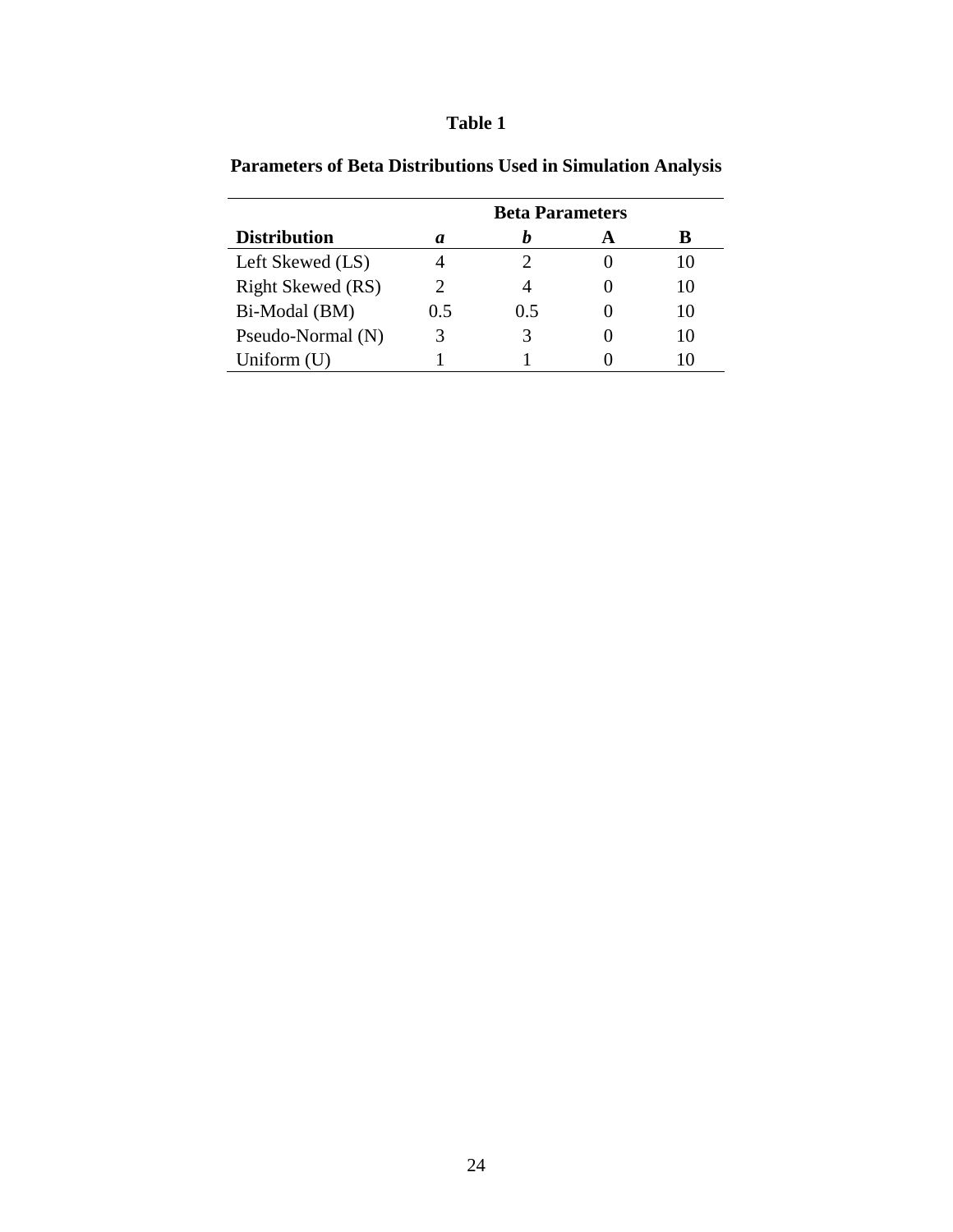## **Figure 1**



**Probability Density Functions of Value/Price Distributions**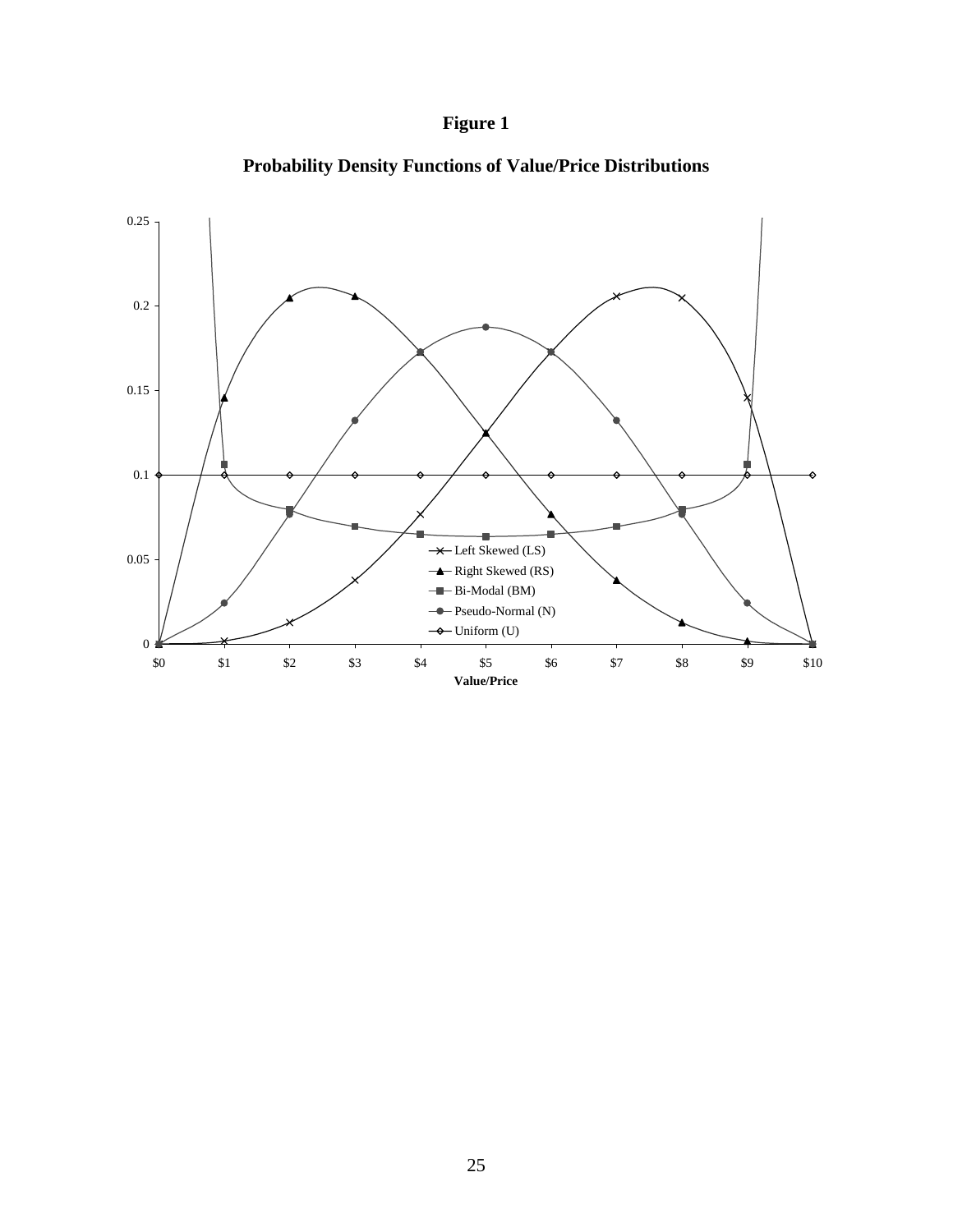## **Expected Cost of Misbehaving in 2nd Price Auction**

|                                    | <b>Value Distribution</b> |           |                     |           |           |           |           |           |               |           |           |           |           |           |           |
|------------------------------------|---------------------------|-----------|---------------------|-----------|-----------|-----------|-----------|-----------|---------------|-----------|-----------|-----------|-----------|-----------|-----------|
|                                    | Left Skewed               |           | <b>Right Skewed</b> |           |           | Bi-modal  |           |           | Pseudo-Normal |           |           | Uniform   |           |           |           |
| $b_i - v_i$                        | $v_i = 2$                 | $v_i = 5$ | $v_i = 8$           | $v_i = 2$ | $v_i = 5$ | $v_i = 8$ | $v_i = 2$ | $v_i = 5$ | $v_i = 8$     | $v_i = 2$ | $v_i = 5$ | $v_i = 8$ | $v_i = 2$ | $v_i = 5$ | $v_i = 8$ |
| $-2.0$                             | 0.000                     | 0.000     | 0.023               | 0.000     | 0.082     | 0.583     | 0.000     | 0.002     | 0.025         | 0.000     | 0.001     | 0.414     | 0.000     | 0.001     | 0.081     |
| $-1.5$                             | 0.000                     | 0.000     | 0.022               | 0.000     | 0.073     | 0.293     | 0.000     | 0.001     | 0.019         | 0.000     | 0.001     | 0.316     | 0.000     | 0.001     | 0.062     |
| $-1.0$                             | 0.000                     | 0.000     | 0.019               | 0.000     | 0.051     | 0.106     | 0.000     | 0.001     | 0.011         | 0.000     | 0.001     | 0.179     | 0.000     | 0.001     | 0.038     |
| $-0.5$                             | 0.000                     | 0.000     | 0.010               | 0.000     | 0.019     | 0.020     | 0.000     | 0.001     | 0.004         | 0.000     | 0.001     | 0.052     | 0.000     | 0.000     | 0.013     |
| 0.0                                | 0.000                     | 0.000     | 0.000               | 0.000     | 0.000     | 0.000     | 0.000     | 0.000     | 0.000         | 0.000     | 0.000     | 0.000     | 0.000     | 0.000     | 0.000     |
| 0.5                                | 0.000                     | 0.000     | 0.038               | 0.000     | 0.033     | 0.009     | 0.000     | 0.000     | 0.005         | 0.000     | 0.003     | 0.048     | 0.000     | 0.001     | 0.026     |
| 1.0                                | 0.000                     | 0.000     | 0.245               | 0.001     | 0.153     | 0.019     | 0.000     | 0.002     | 0.050         | 0.000     | 0.021     | 0.151     | 0.000     | 0.005     | 0.146     |
| 1.5                                | 0.000                     | 0.001     | 0.680               | 0.008     | 0.360     | 0.024     | 0.000     | 0.007     | 0.206         | 0.000     | 0.095     | 0.228     | 0.000     | 0.019     | 0.454     |
| 2.0                                | 0.000                     | 0.006     | 0.992               | 0.041     | 0.618     | 0.024     | 0.000     | 0.012     | .620          | 0.000     | 0.283     | 0.245     | 0.000     | 0.053     | 1.107     |
| 2ndprice* $\mathbf{1}$<br>$E[\pi]$ | 0.000                     | 0.000     | 0.023               | 0.000     | 0.085     | 1.837     | 0.000     | 0.002     | 0.042         | 0.000     | 0.001     | 0.491     | 0.000     | 0.001     | 0.107     |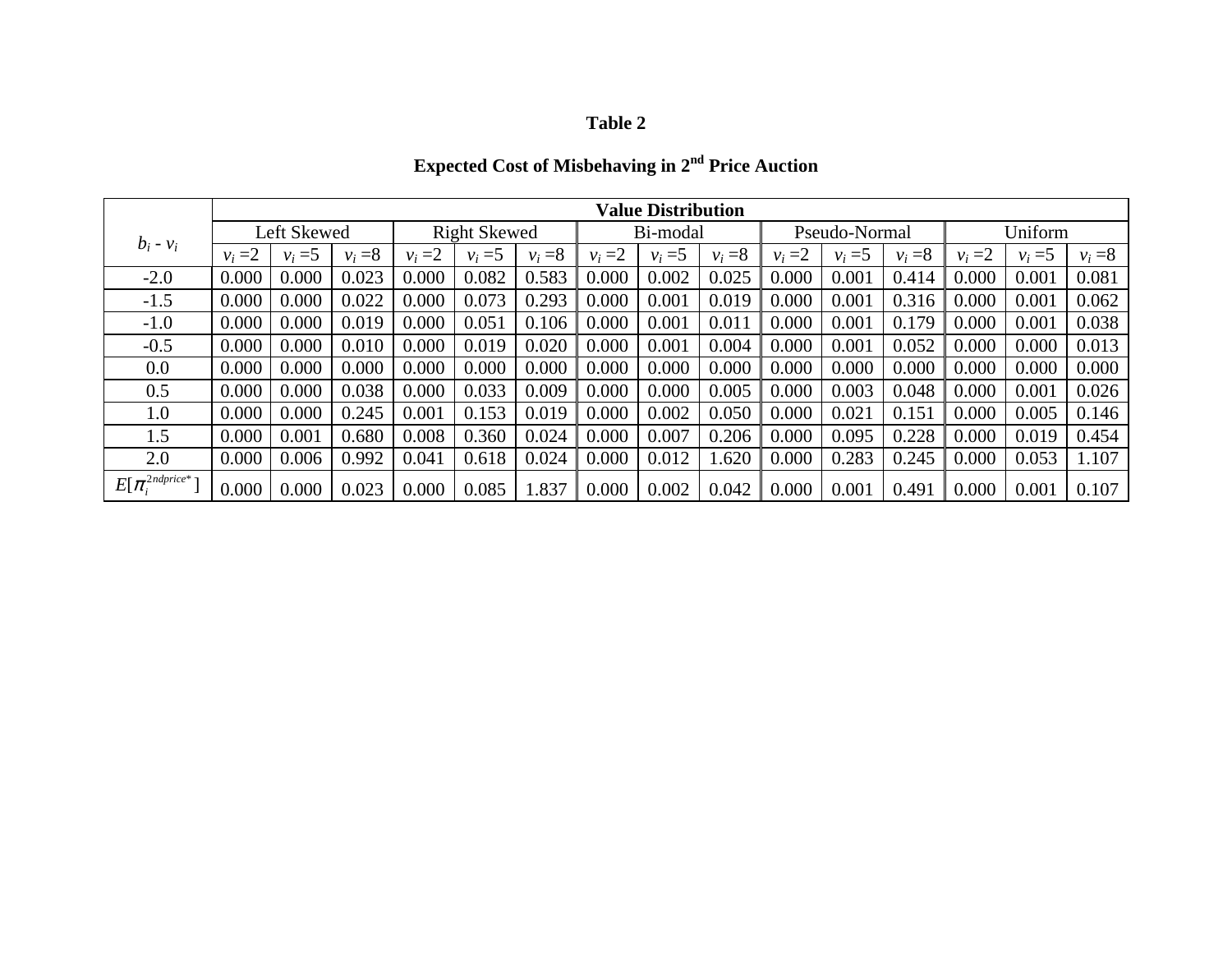## **Expected Cost of Misbehaving in BDM**

|                        | <b>Value Distribution</b> |           |                     |           |           |           |           |           |               |           |           |           |           |           |           |
|------------------------|---------------------------|-----------|---------------------|-----------|-----------|-----------|-----------|-----------|---------------|-----------|-----------|-----------|-----------|-----------|-----------|
|                        | Left Skewed               |           | <b>Right Skewed</b> |           |           | Bi-modal  |           |           | Pseudo-Normal |           |           | Uniform   |           |           |           |
| $b_i - v_i$            | $v_i = 2$                 | $v_i = 5$ | $v_i = 8$           | $v_i = 2$ | $v_i = 5$ | $v_i = 8$ | $v_i = 2$ | $v_i = 5$ | $v_i = 8$     | $v_i = 2$ | $v_i = 5$ | $v_i = 8$ | $v_i = 2$ | $v_i = 5$ | $v_i = 8$ |
| $-2.0$                 | 0.003                     | 0.127     | 0.389               | 0.196     | 0.369     | 0.102     | 0.387     | 0.133     | 0.136         | 0.031     | 0.318     | 0.293     | 0.200     | 0.200     | 0.200     |
| $-1.5$                 | 0.003                     | 0.087     | 0.229               | 0.158     | 0.194     | 0.044     | 0.124     | 0.073     | 0.078         | 0.029     | 0.193     | 0.148     | 0.113     | 0.113     | 0.113     |
| $-1.0$                 | 0.003                     | 0.046     | 0.105               | 0.086     | 0.079     | 0.014     | 0.047     | 0.032     | 0.036         | 0.020     | 0.090     | 0.057     | 0.050     | 0.050     | 0.050     |
| $-0.5$                 | 0.001                     | 0.014     | 0.026               | 0.024     | 0.018     | 0.002     | 0.010     | 0.008     | 0.009         | 0.007     | 0.023     | 0.012     | 0.013     | 0.013     | 0.013     |
| 0.0                    | 0.000                     | 0.000     | 0.000               | 0.000     | 0.000     | 0.000     | 0.000     | 0.000     | 0.000         | 0.000     | 0.000     | 0.000     | 0.000     | 0.000     | 0.000     |
| 0.5                    | 0.003                     | 0.018     | 0.024               | 0.027     | 0.014     | 0.001     | 0.009     | 0.008     | 0.010         | 0.012     | 0.023     | 0.007     | 0.013     | 0.013     | 0.013     |
| 1.0                    | 0.014                     | 0.079     | 0.086               | 0.105     | 0.047     | 0.002     | 0.036     | 0.032     | 0.047         | 0.057     | 0.090     | 0.021     | 0.050     | 0.050     | 0.050     |
| 1.5                    | 0.043                     | 0.193     | 0.158               | 0.229     | 0.088     | 0.003     | 0.078     | 0.073     | 0.124         | 0.148     | 0.193     | 0.029     | 0.113     | 0.113     | 0.113     |
| 2.0                    | 0.101                     | 0.368     | 0.196               | 0.389     | 0.128     | 0.003     | 0.136     | 0.133     | 0.387         | 0.292     | 0.318     | 0.031     | 0.200     | 0.200     | 0.200     |
| $BDM*$<br>$E[\pi_i^L]$ | 0.003                     | 0.208     | .529                | 0.196     | .875      | 4.669     | 0.387     | 1.591     | 3.377         | 0.031     | 0.781     | 3.024     | 0.200     | 1.250     | 3.187     |